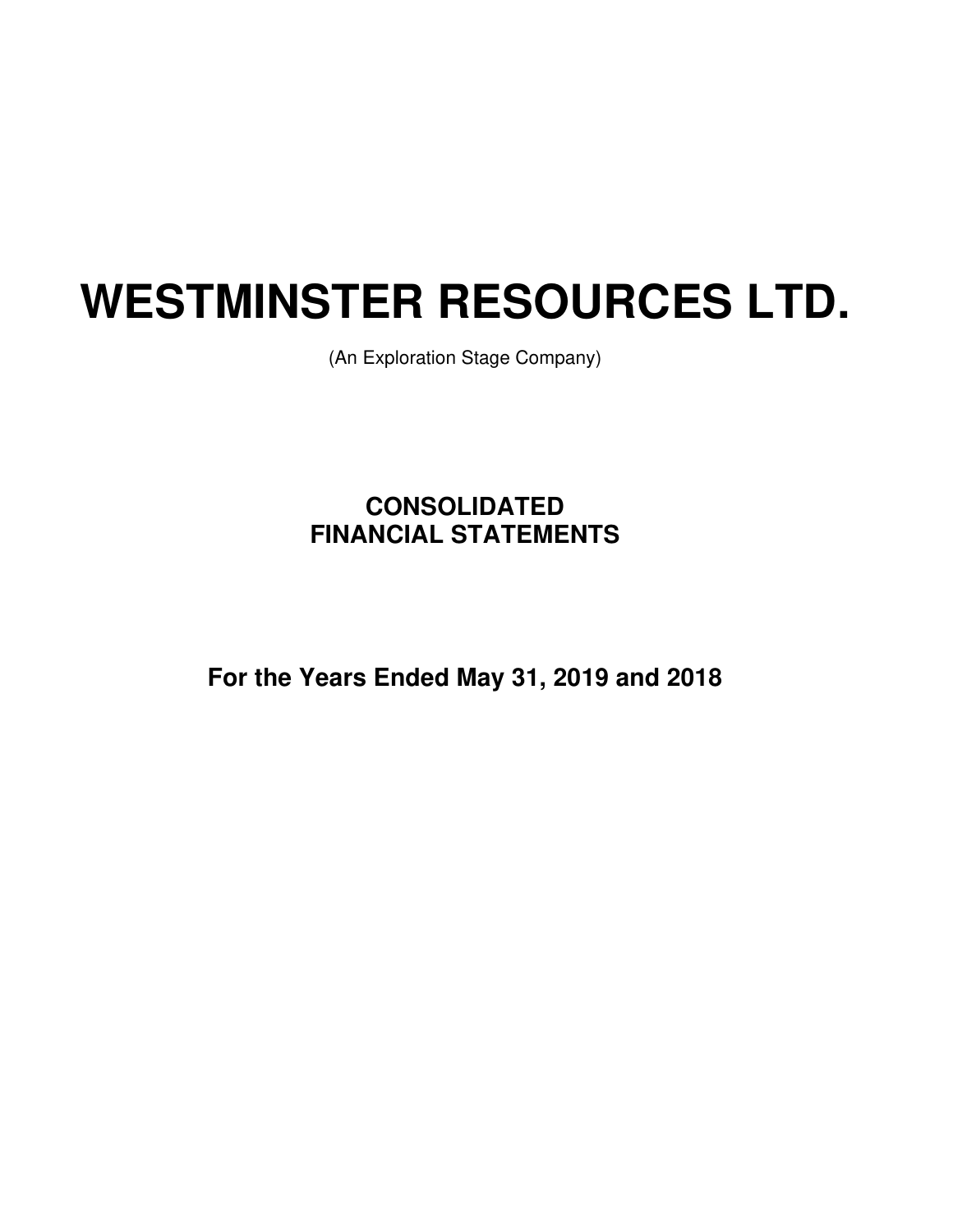#### **INDEPENDENT AUDITOR'S REPORT**

To the Shareholders of Westminster Resources Ltd.:

#### **Opinion**

We have audited the consolidated financial statements of Westminster Resources Ltd. (the "Company"), which comprise the consolidated statements of financial position as at May 31, 2019 and 2018, and the consolidated statements of loss and comprehensive loss, changes in shareholders' equity and cash flows for the years then ended, and notes to the financial statements, including a summary of significant accounting policies (collectively referred to as the "financial statements").

In our opinion, the accompanying financial statements present fairly, in all material respects, the financial position of the Company as at May 31, 2019 and 2018, and its financial performance and its cash flows for the years then ended in accordance with International Financial Reporting Standards.

#### **Basis for Opinion**

We conducted our audit in accordance with Canadian generally accepted auditing standards. Our responsibilities under those standards are further described in the Auditor's Responsibilities for the Audit of the Financial Statements section of our report. We are independent of the Company in accordance with the ethical requirements that are relevant to our audit of the financial statements in Canada, and we have fulfilled our other ethical responsibilities in accordance with these requirements. We believe that the audit evidence we have obtained is sufficient and appropriate to provide a basis for our opinion.

#### **Material Uncertainty Related to Going Concern**

We draw attention to Note 1 to the financial statements, which describes events or conditions that indicate the existence of a material uncertainty that may cast significant doubt about the Company's ability to continue as a going concern. Our opinion is not modified in respect of this matter.

#### **Other Information**

Management is responsible for the other information. The other information comprises the information included in Management's Discussion and Analysis.

Our opinion on the financial statements does not cover the other information and will not express any form of assurance conclusion thereon.

In connection with our audit of the financial statements, our responsibility is to read the other information identified above and, in doing so, consider whether the other information is materially inconsistent with the financial statements or our knowledge obtained in the audit, or otherwise appears to be materially misstated. If, based on the work we have performed, we conclude that there is a material misstatement of this other information, we are required to report that fact. We have nothing to report in this regard.

#### **Responsibilities of Management and Those Charged with Governance for the Financial Statements**

Management is responsible for the preparation and fair presentation of the financial statements in accordance with International Financial Reporting Standards, and for such internal control as management determines is necessary to enable the preparation of financial statements that are free from material misstatement, whether due to fraud or error.

In preparing the financial statements, management is responsible for assessing the Company's ability to continue as a going concern, disclosing, as applicable, matters related to going concern and using the going concern basis of accounting unless management either intends to liquidate the Company or to cease operations, or has no realistic alternative but to do so.

Those charged with governance are responsible for overseeing the Company's financial reporting process.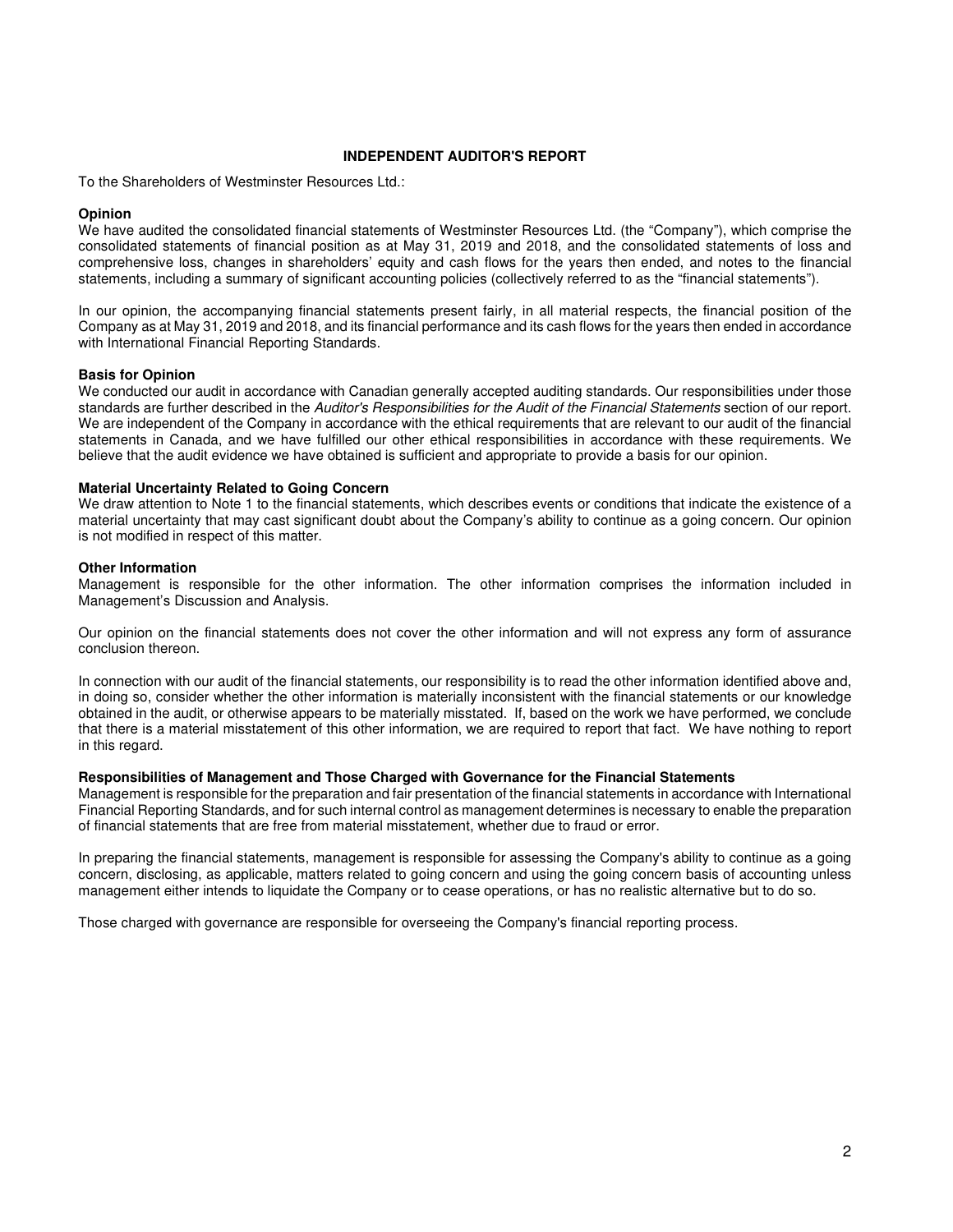#### **Auditor's Responsibilities for the Audit of the Financial Statements**

Our objectives are to obtain reasonable assurance about whether the financial statements as a whole are free from material misstatement, whether due to fraud or error, and to issue an auditor's report that includes our opinion. Reasonable assurance is a high level of assurance, but is not a guarantee that an audit conducted in accordance with Canadian generally accepted auditing standards will always detect a material misstatement when it exists. Misstatements can arise from fraud or error and are considered material if, individually or in the aggregate, they could reasonably be expected to influence the economic decisions of users taken on the basis of these financial statements. As part of an audit in accordance with Canadian generally accepted auditing standards, we exercise professional judgment and maintain professional skepticism throughout the audit. We also:

- Identify and assess the risks of material misstatement of the financial statements, whether due to fraud or error, design and perform audit procedures responsive to those risks, and obtain audit evidence that is sufficient and appropriate to provide a basis for our opinion. The risk of not detecting a material misstatement resulting from fraud is higher than for one resulting from error, as fraud may involve collusion, forgery, intentional omissions, misrepresentations, or the override of internal control.
- Obtain an understanding of internal control relevant to the audit in order to design audit procedures that are appropriate in the circumstances, but not for the purpose of expressing an opinion on the effectiveness of the Company's internal control.
- Evaluate the appropriateness of accounting policies used and the reasonableness of accounting estimates and related disclosures made by management.
- Conclude on the appropriateness of management's use of the going concern basis of accounting and based on the audit evidence obtained, whether a material uncertainty exists related to events or conditions that may cast significant doubt on the Company's ability to continue as a going concern. If we conclude that a material uncertainty exists, we are required to draw attention in our auditor's report to the related disclosures in the financial statements or, if such disclosures are inadequate, to modify our opinion. Our conclusions are based on the audit evidence obtained up to the date of our auditor's report. However, future events or conditions may cause the Company to cease to continue as a going concern.
- Evaluate the overall presentation, structure and content of the financial statements, including the disclosures, and whether the financial statements represent the underlying transactions and events in a manner that achieves fair presentation.

We communicate with those charged with governance regarding, among other matters, the planned scope and timing of the audit and significant audit findings, including any significant deficiencies in internal control that we identify during our audit.

We also provide those charged with governance with a statement that we have complied with relevant ethical requirements regarding independence, and to communicate with them all relationships and other matters that may reasonably be thought to bear on our independence, and where applicable, related safeguards.

The engagement partner on the audit resulting in this independent auditor's report is Barry Hartley.

Duce

#### **DALE MATHESON CARR-HILTON LABONTE LLP CHARTERED PROFESSIONAL ACCOUNTANTS**

Vancouver, BC September 30, 2019

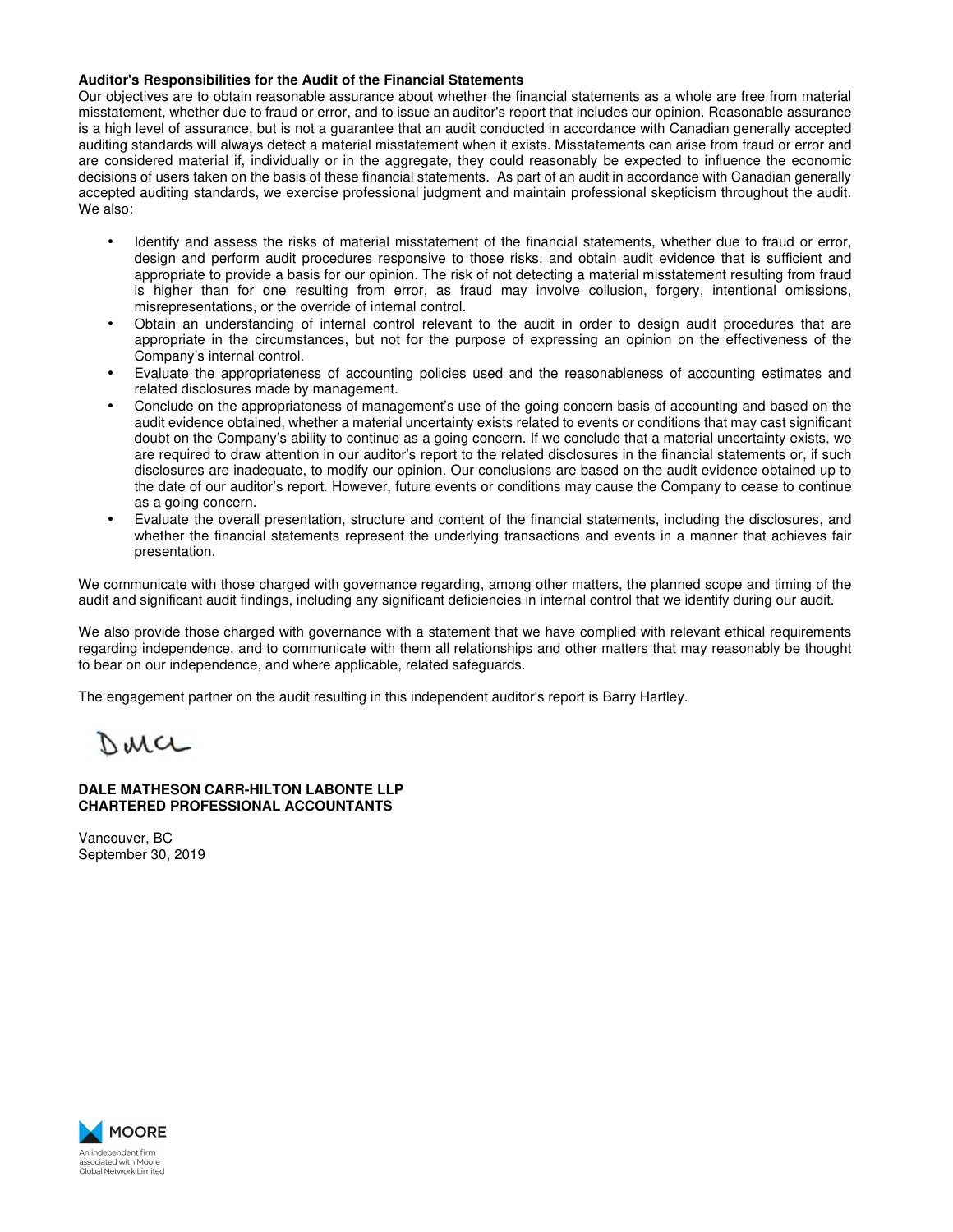**Consolidated Statements of Financial Position** 

(Expressed in Canadian Dollars)

|                                            | May 31, 2019    |               | May 31, 2018   |
|--------------------------------------------|-----------------|---------------|----------------|
| <b>Assets</b>                              |                 |               |                |
| <b>Current</b>                             |                 |               |                |
| Cash                                       | \$<br>9.719     | \$            | 486,879        |
| Amounts receivable (Notes 9 and 10)        | 153,901         |               | 216,735        |
| Prepaid expenses                           | 750             |               | 6,824          |
|                                            | 164,370         |               | 710,438        |
| <b>Non-Current</b>                         |                 |               |                |
| Deposits (Note 5)                          | 28,843          |               | 57,710         |
| Equipment (Note 6)                         | 16,672          |               | 21,231         |
| Exploration and evaluation assets (Note 7) | 3,159,833       |               | 1,877,502      |
|                                            | \$<br>3,369,718 | $\mathbb{S}$  | 2,666,881      |
| Liabilities and shareholders' equity       |                 |               |                |
| <b>Current liabilities</b>                 |                 |               |                |
| Accounts payable (Notes 4 and 10)          | \$<br>442,988   | $\mathcal{S}$ | 120,193        |
| Accrued liabilities (Notes 7 and 10)       | 603,013         |               | 146,830        |
|                                            | 1,046,001       |               | 267,023        |
| Shareholders' equity                       |                 |               |                |
| Share Capital (Note 8)                     | 22,506,606      |               | 19,843,106     |
| Reserve (Note 8)                           | 2,289,468       |               | 2,289,468      |
| Deficit                                    | (22, 472, 357)  |               | (19, 732, 716) |
|                                            | 2,323,717       |               | 2,399,858      |
|                                            | \$<br>3,369,718 | \$            | 2,666,881      |

**Going Concern – Note 1 Commitments – Note 13 Subsequent Events – Note 15** 

Approved on behalf of the Board of Directors:

Signed "Jason Cubitt", Director Signed "Daniel Maarsman" , Director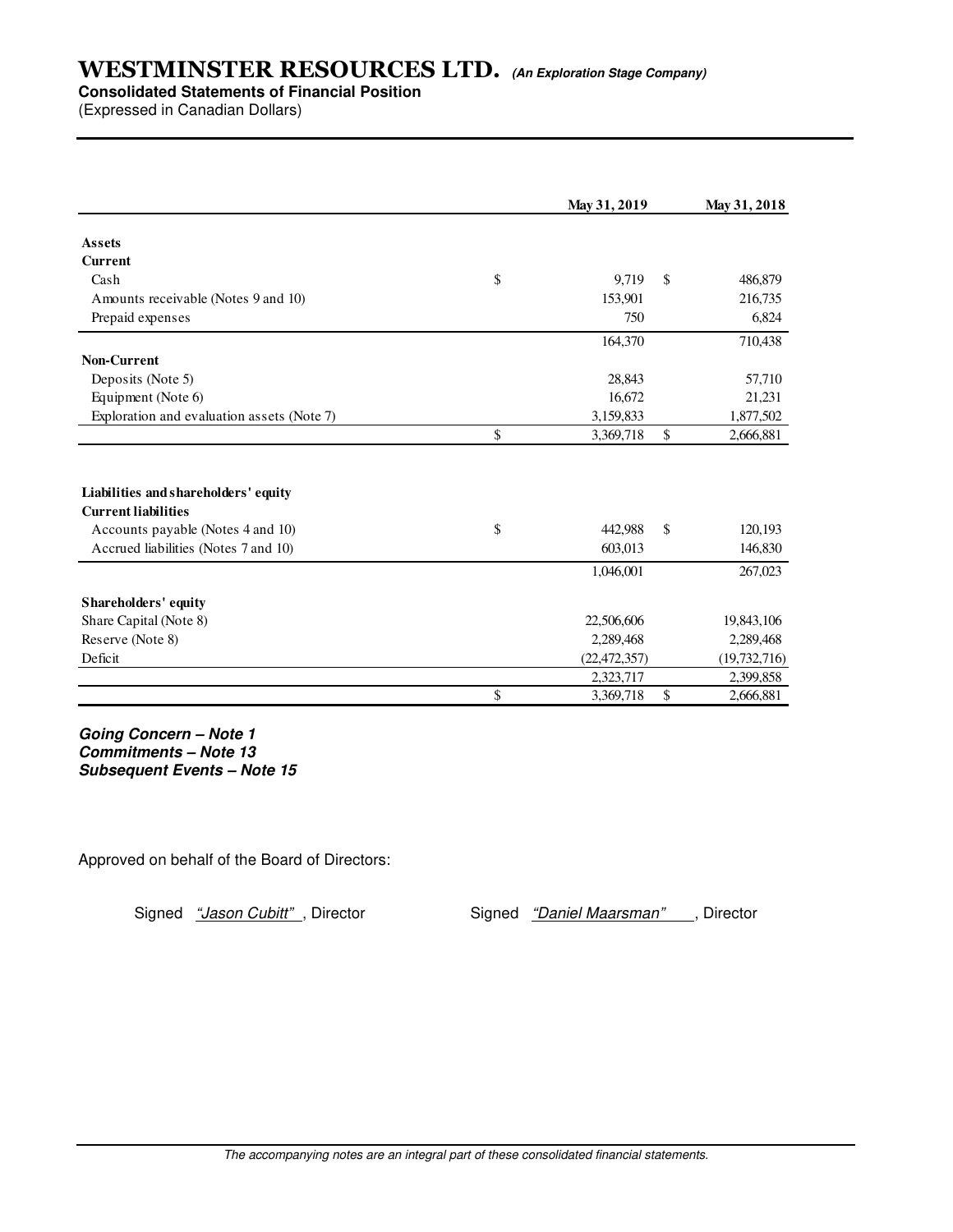#### **Consolidated Statements of Loss and Comprehensive Loss**

(Expressed in Canadian Dollars)

|                                                          | Year ended May 31,     |              |
|----------------------------------------------------------|------------------------|--------------|
|                                                          | 2019                   | 2018         |
| <b>Expenses</b>                                          |                        |              |
| Accounting, audit, and legal                             | \$<br>34,074           | \$<br>77,916 |
| Amortization (Note 6)                                    | 4,559                  | 8,127        |
| Bank charges and interest                                | 973                    | 874          |
| Conferences and investor relations                       | 927                    | 91,756       |
| Consulting fees (Note 10)                                | 622,834                | 787,266      |
| Management fees (Note 10)                                | 120,000                | 107,300      |
| Office                                                   | 107,323                | 108,276      |
| Regulatory and filing fees                               | 17,978                 | 14,719       |
| Share based payments                                     |                        | 320,813      |
| Travel and entertainment                                 | 16,151                 | 28,073       |
|                                                          | (924, 819)             | (1,545,120)  |
| Other items                                              |                        |              |
| Foreign exchange gain (loss)                             | (53, 414)              | 66,662       |
| Impairment of exploration and evaluation assets (Note 7) | (1,761,881)            | (858, 384)   |
| Interest income                                          | 473                    | 134          |
| Total loss and comprehensive loss                        | \$<br>$(2,739,641)$ \$ | (2,336,708)  |
| Loss per common share, basic and diluted (Note 8)        | \$<br>$(0.31)$ \$      | (0.50)       |
| Weighted average number of common                        |                        |              |
| shares outstanding (Note 8)                              | 8,716,784              | 4,702,258    |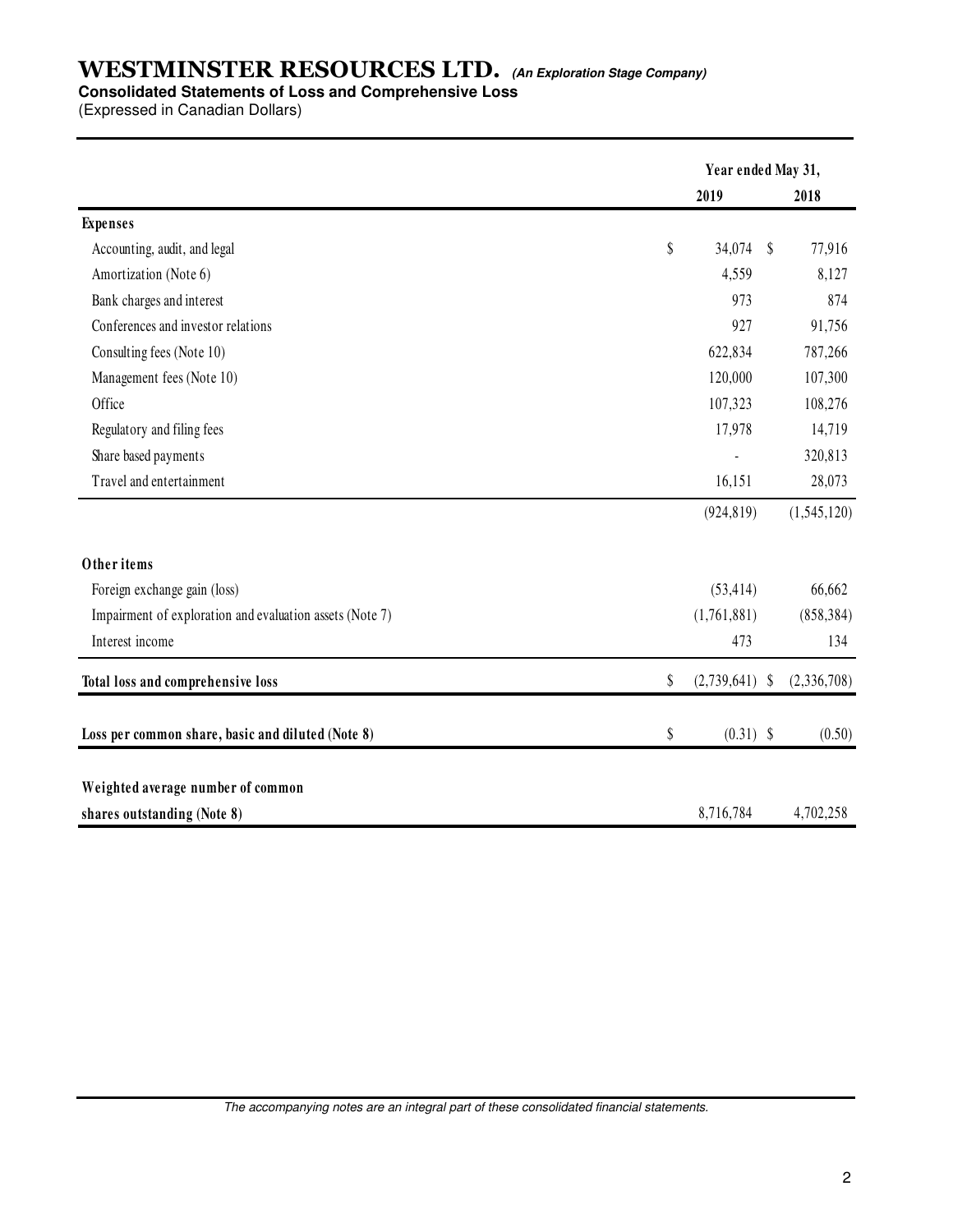**Consolidated Statements of Changes in Shareholders' Equity**  (Expressed in Canadian Dollars)

|                                                                     |                          | <b>Share Capital</b>     |                          |                           |                          | Total         |
|---------------------------------------------------------------------|--------------------------|--------------------------|--------------------------|---------------------------|--------------------------|---------------|
|                                                                     |                          |                          |                          | <b>Subscription funds</b> |                          | shareholders' |
|                                                                     | <b>Number</b>            | Amount                   | Reserve                  | receivable                | Deficit                  | equity        |
| <b>Balance - May 31, 2017</b>                                       | 13,605,495 \$            | 17,920,372 \$            | 1,911,454 \$             | $(24,000)$ \$             | $(17,396,008)$ \$        | 2,411,818     |
| Shares issued for cash, net of share issuance costs (Note 8)        | 11.715,000               | 1.922.734                | 57,201                   | 24,000                    | $\overline{\phantom{0}}$ | 2,003,935     |
| Share-based payments (Note 8)                                       | $\overline{\phantom{0}}$ | $\overline{\phantom{0}}$ | 320,813                  |                           |                          | 320.813       |
| Net loss and comprehensive loss for the year                        |                          | $\overline{\phantom{0}}$ | $\overline{\phantom{0}}$ | $\overline{\phantom{a}}$  | (2,336,708)              | (2,336,708)   |
| <b>Balance - May 31, 2018</b>                                       | 25,320,495               | 19,843,106 \$            | 2,289,468 \$             |                           | $(19,732,716)$ \$        | 2,399,858     |
| Shares issued for acquisition of exploration assets (Notes 7 and 8) | 21,950,000               | 2,663,500                | $\overline{\phantom{0}}$ | $\overline{\phantom{0}}$  |                          | 2,663,500     |
| Net loss and comprehensive loss for the year                        |                          | $\overline{\phantom{0}}$ |                          | ۰                         | (2,739,641)              | (2,739,641)   |
| <b>Balance - May 31, 2019</b>                                       | 47,270,495               | 22,506,606               | 2.289,468 \$             |                           | $(22, 472, 357)$ \$      | 2,323,717     |

The accompanying notes are an integral part of these consolidated financial statements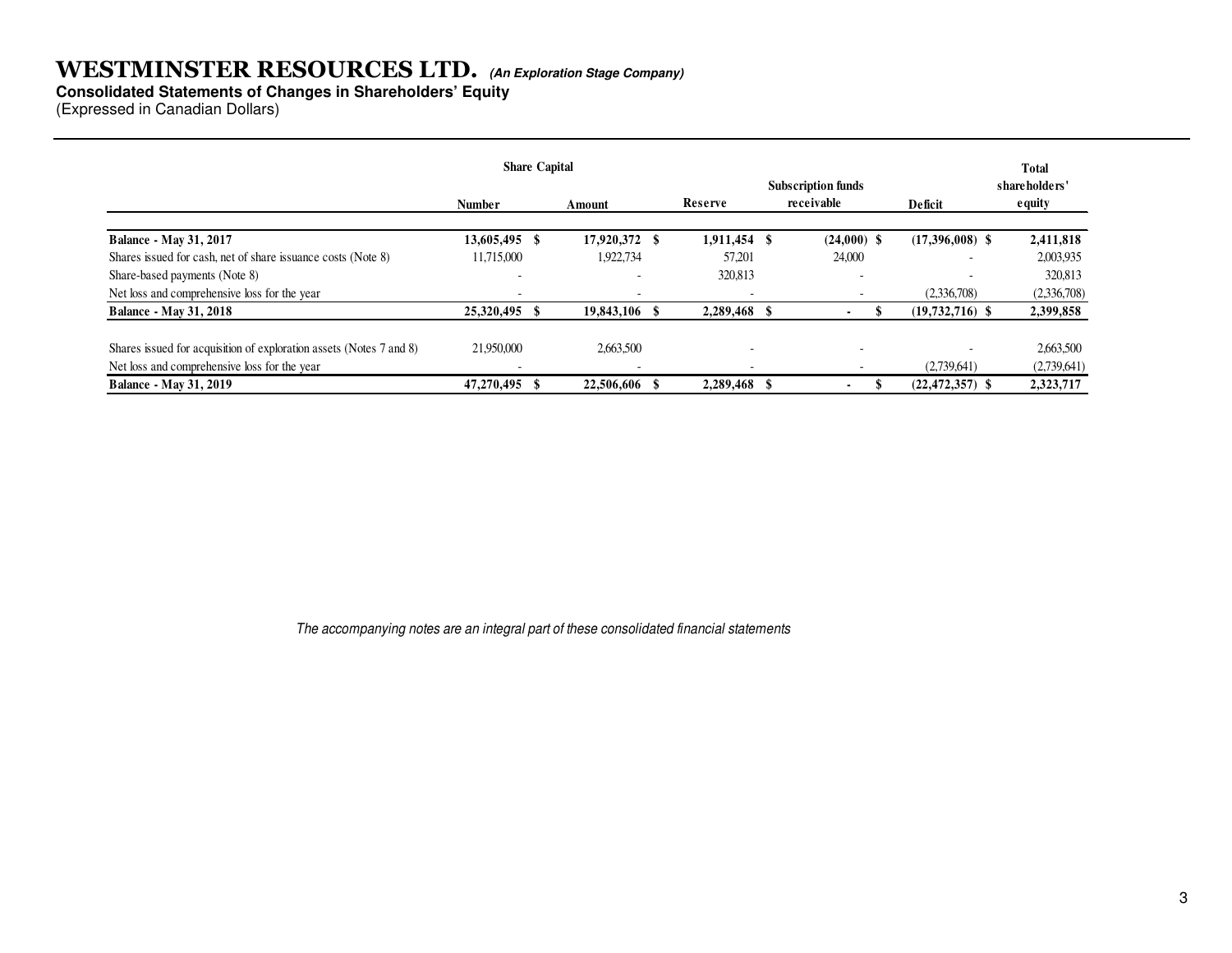**Consolidated Statements of Cash Flows** 

(Expressed in Canadian Dollars)

|                                                   | <b>For the Year Ended</b> |              |              |
|---------------------------------------------------|---------------------------|--------------|--------------|
|                                                   | May 31, 2019              |              | May 31, 2018 |
| Cash flows from operating activities              |                           |              |              |
| Loss for the year                                 | \$<br>$(2,739,641)$ \$    |              | (2,336,708)  |
| Items not affecting cash:                         |                           |              |              |
| Amortization                                      | 4,559                     |              | 8,127        |
| Impairment of exploration and evaluation assets   | 1,761,881                 |              | 858,384      |
| Share-based payments                              |                           |              | 320,813      |
| Changes in non-cash working capital items:        |                           |              |              |
| Amounts receivable                                | 62,834                    |              | (188, 164)   |
| Prepaid expenses and deposits                     | 34,941                    |              | 1,768        |
| Accounts payable and accrued liabilities          | 643,715                   |              | 136,759      |
| Net cash used in operating activities             | (231,711)                 |              | (1,199,021)  |
| Cash flows from investing activities              |                           |              |              |
| Purchase of equipment                             |                           |              | (3,024)      |
| Exploration and evaluation assets                 | (245, 449)                |              | (326, 421)   |
| Net cash used in investing activities             | (245, 449)                |              | (329, 445)   |
| <b>Cash flows from financing activities</b>       |                           |              |              |
| Issuance of common shares                         |                           |              | 2,050,900    |
| Share issuance costs                              |                           |              | (46,965)     |
| Net cash provided by financing activities         |                           |              | 2,003,935    |
| Net change in cash for the period                 | (477,160)                 |              | 475,469      |
| Cash - beginning                                  | 486,879                   |              | 11,410       |
| Cash - end                                        | \$<br>9,719               | $\mathbb{S}$ | 486,879      |
|                                                   |                           |              |              |
| Supplemental cash flow information                |                           |              |              |
| Fair value of finders warrants issued             | \$                        | \$           | (57,201)     |
| Shares issued for acquisition of mineral property | \$<br>2,663,500           | \$           |              |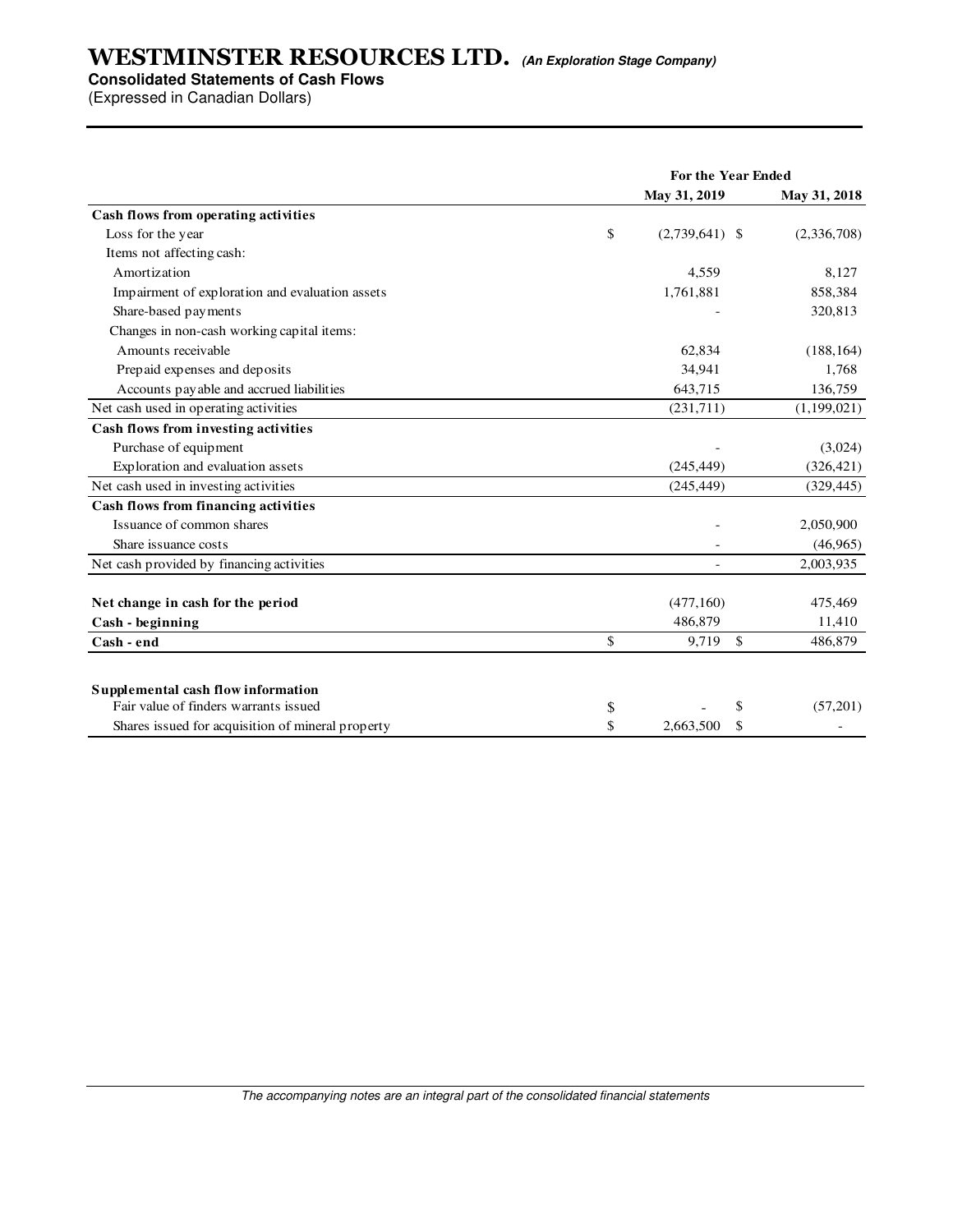**Notes to the Consolidated Financial Statements** 

For the year ended May 31, 2019 (Expressed in Canadian Dollars)

#### **1. Nature of Operations and Going Concern**

Westminster Resources Ltd. (the "Company") (an Exploration Stage Company) was incorporated under the Business Corporations Act of British Columbia, Canada on December 1, 2005 and maintains its corporate head office at Suite 1100 - 595 Howe Street, Vancouver, British Columbia, V6C 2T5. The Company's common shares are listed on the TSX Venture Exchange (TSX.V: WMR) in Canada. The Company is principally engaged in the acquisition, exploration, and development of mineral properties.

These consolidated financial statements have been prepared on a going concern basis, which presumes the realization of assets and discharge of liabilities in the normal course of business for the foreseeable future. However, there are factors that management has identified that may cast significant doubt on the Company's ability to continue as a going concern.

For the year ended May 31, 2019, the Company reported a net loss of \$2,739,641 (2018 –\$2,336,708) and an accumulated deficit of \$22,472,357 (May 31, 2018 - \$19,732,716). As at May 31, 2019, the Company had negative working capital of \$881,631 (May 31, 2018 – positive working capital of \$443,415). The Company has no source of operating cash flow and relies on issuances of equity to finance operations, including exploration of its exploration and evaluation ("E&E") assets.

The ability of the Company to continue as a going concern and its ability to meet its commitments as they become due, including completion of the acquisition, exploration and development of its E&E assets, is dependent on the Company's ability to obtain the necessary financing. Management is planning to raise additional capital to finance operations and expected growth, if necessary, or alternatively to dispose of its interests in certain properties. The outcome of these matters cannot be predicted at this time. If the Company is unable to obtain additional financing, the Company may be unable to continue as a going concern.

The business of mining exploration involves a high degree of risk and there is no assurance that current exploration projects will result in future profitable mining operations. The Company has significant cash requirements to meet its administrative overhead, pay its liabilities and maintain its E&E assets. The recoverability of amounts shown for E&E assets is dependent on several factors. These include the discovery of economically recoverable reserves, the ability of the Company to obtain the necessary financing to complete the development of these properties and future profitable production or proceeds from disposition of E&E assets. These conditions indicate the existence of material uncertainties that may cast significant doubt about the Company's ability to continue as a going concern.

These consolidated financial statements have been prepared in accordance with International Financial Reporting Standards ("IFRS") applicable to a going concern. Accordingly, they do not give effect to adjustments that may be necessary should the Company be unable to continue as a going concern, and therefore, be required to realize its assets and liquidate its liabilities and commitments in other than the normal course of business.

#### **2. Basis of Presentation**

#### a) Statement of Compliance

The consolidated financial statements are prepared in accordance with IFRS, as issued by the International Accounting Standards Board ("IASB"). The consolidated financial statements were authorized for issue by the Board of Directors on September 30, 2019.

#### b) Basis of Consolidation

These consolidated financial statements include the accounts of the Company and its wholly owned Mexican subsidiaries, Minera Westminster, S.A. de C.V. ("Minera Westminster"), Servicios Westminster, S.A. de C.V. ("Servicios Westminster") and Westminster Peru SAC ("Westminster Peru"). All intercompany balances and transactions have been eliminated upon consolidation.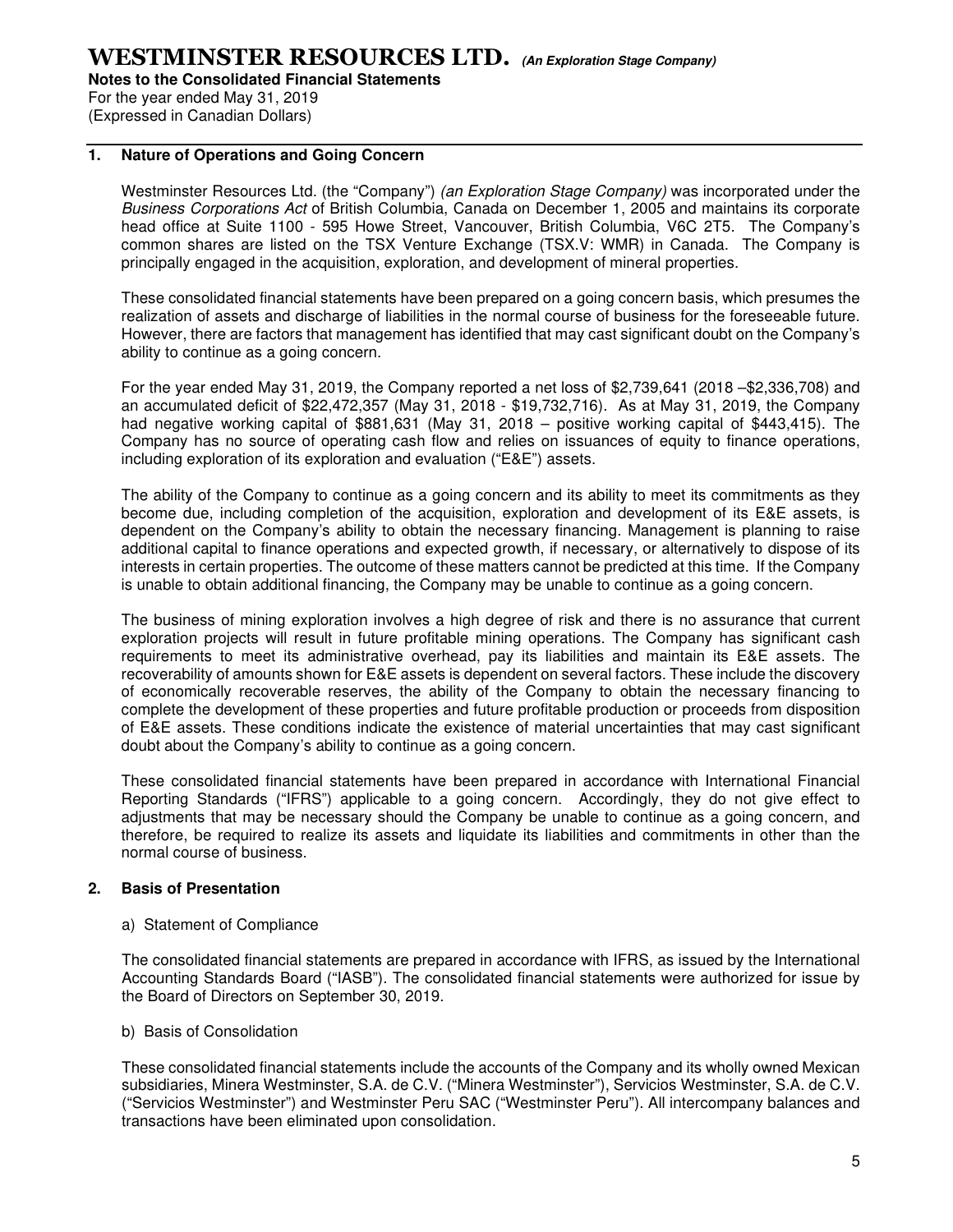**Notes to the Consolidated Financial Statements** 

For the year ended May 31, 2019 (Expressed in Canadian Dollars)

#### **2. Basis of Presentation** (continued)

Subsidiaries are all entities over which the Company has control. The Company controls an entity when the Company is exposed to, or had rights to, variable returns from its involvement with the entity and has the ability to affect those returns through its power over the entity.

c) Basis of Measurement

These consolidated financial statements have been prepared on a historical cost basis, except for financial instruments classified as fair value through profit or loss ("FVTPL"), which are stated at their fair value. In addition, these consolidated financial statements have been prepared using the accrual basis of accounting, except for cash flow information.

The consolidated financial statements are presented in Canadian dollars, which is also the functional currency of the Company, Minera Westminster and Servicios Westminster. The functional currency of Westminster Peru is the US Dollar.

d) Sources of Estimation Uncertainty

Significant assumptions about the future and the other sources of estimation uncertainty that management has made at the statement of financial position date, that could result in a material adjustment to the carrying amounts of assets and liabilities, in the event that actual results differ from the assumptions made, relate to, but are not limited to, the following:

(i) Realization of mineral property interests

The Company assesses its E&E assets for possible impairment if there are events or changes in circumstances that indicate that carrying values of assets may not be recoverable, at each reporting period. The assessment of any impairment of E&E asset is dependent upon estimates of recoverable amounts that take into account factors such as reserves, economic and market conditions, timing of cash flows and useful lives of assets and their related salvage values.

(ii) Site restoration obligations

Provisions are recorded when a present legal or constructive obligation exists as a result of past events where it is possible that an outflow of resources embodying economic benefits will be required to settle the obligation and a reliable estimate of the amount of obligation can be made.

Restoration liabilities include an estimate of the future cost associated with the reclamation of the property, discounted to its present value, and capitalized as part of the cost of exploration assets. The estimated costs are based on the present value of the expenditure expected to be incurred. Changes in the discount rate, estimated timing of reclamation costs, or cost estimates are dealt with prospectively by recording a change in estimate, and corresponding adjustment to the exploration assets. The accretion on the reclamation provision is included in the reclamation liability.

As at May 31, 2019, the Company is not aware of any existing environmental obligations related to any of its current or former exploration properties that may result in a liability to the Company.

(iii) Valuation of share-based payments

The Company uses the Black-Scholes Option Pricing Model for valuation of share-based payments. Option pricing models require the input of subjective assumptions including expected price volatility, interest rate and forfeiture rate. Changes in the input assumptions could materially affect the fair value estimate and the Company's earnings and equity reserves, and therefore the existing models do not necessarily provide an accurate single measure of the actual fair value of the Company's stock options and warrants.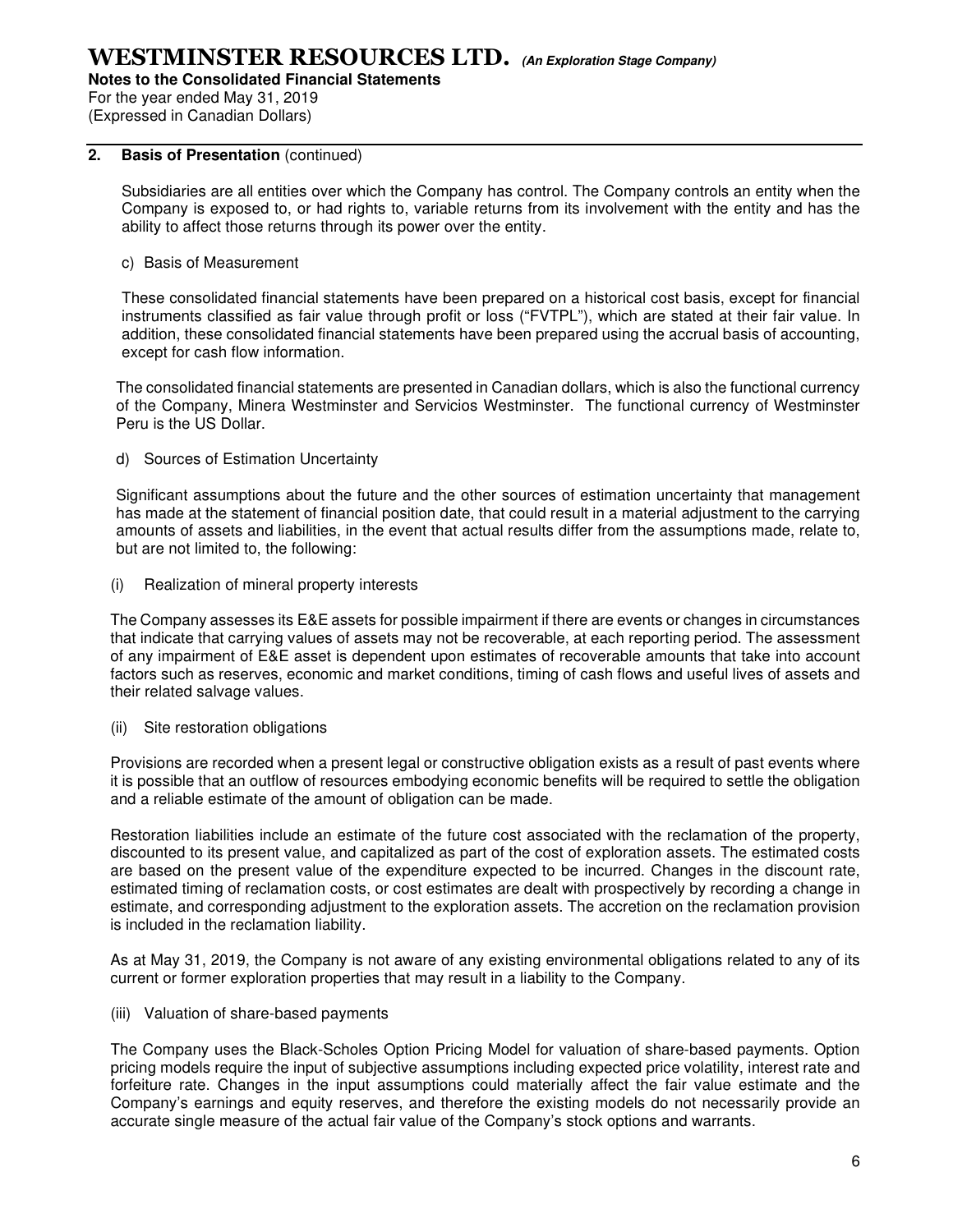For the year ended May 31, 2019 (Expressed in Canadian Dollars)

#### **2. Basis of Presentation** (continued)

(iv) Income taxes

In assessing the probability of realizing income tax assets, management makes estimates related to expectations of future taxable income, applicable tax opportunities, expected timing of reversals of existing temporary differences and likelihood that tax positions taken will be sustained upon examination by applicable tax authorities. In making its assessments, management gives additional weight to positive and negative evidence that can be objectively verified. Changes in economic conditions, metal prices and other factors could result in revisions to the estimates of the benefits to be realized or the timing of utilizing losses.

e) Critical Accounting Judgments

Significant judgments about the future and other sources of judgment uncertainty that management has made at the statements of financial position date, that could result in a material adjustment to the carrying amounts of assets and liabilities, in the event that actual results differ from judgments made, relate to, but are not limited to, the following:

(i) Impairment assessment

The Company assesses its exploration and evaluation assets for possible impairment if there are events or changes in circumstances that indicate that carrying values of the assets may not be recoverable, at each reporting period. The assessment of any impairment of equipment and exploration and evaluation assets is dependent upon estimates of recoverable amounts that take into account factors such as reserves, economic and market conditions, timing of cash flows, and the useful lives of assets and their related salvage values.

(ii) Recoverability of amounts receivable

The balance in amounts receivable includes GST and amounts due from a related party for rent and other shared expenses. At each financial position reporting date, the carrying amounts of the Company's amounts receivable are reviewed to determine whether there is any indication that those assets are impaired. The Company uses judgment in determining whether there are facts and circumstances suggesting that the carrying amounts of its amounts receivable may exceed the recoverable amount.

(iii) Assessment of going concern

The assessment of the Company's ability to continue as a going concern and to raise sufficient funds to pay for its ongoing operating expenditures, meet its liabilities for the ensuing year, and to fund planned and contractual exploration programs, involves significant judgment based on historical experience and other factors, including expectation of future events that are believed to be reasonable under the circumstances.

(v) Assessment of functional currency

The Company uses judgment in determining its functional currency. International Accounting Standards ("IAS") 21 The Effects of Changes in Foreign Exchange Rates defines the functional currency as the currency of the primary economic environment in which an entity operates. IAS 21 requires the determination of functional currency to be performed on an entity by entity basis, based on various primary and secondary factors. In identifying the functional currency of the parent and of its subsidiaries, management considered the currency that mainly influences the cost of undertaking the business activities in each jurisdiction in which the Company operates.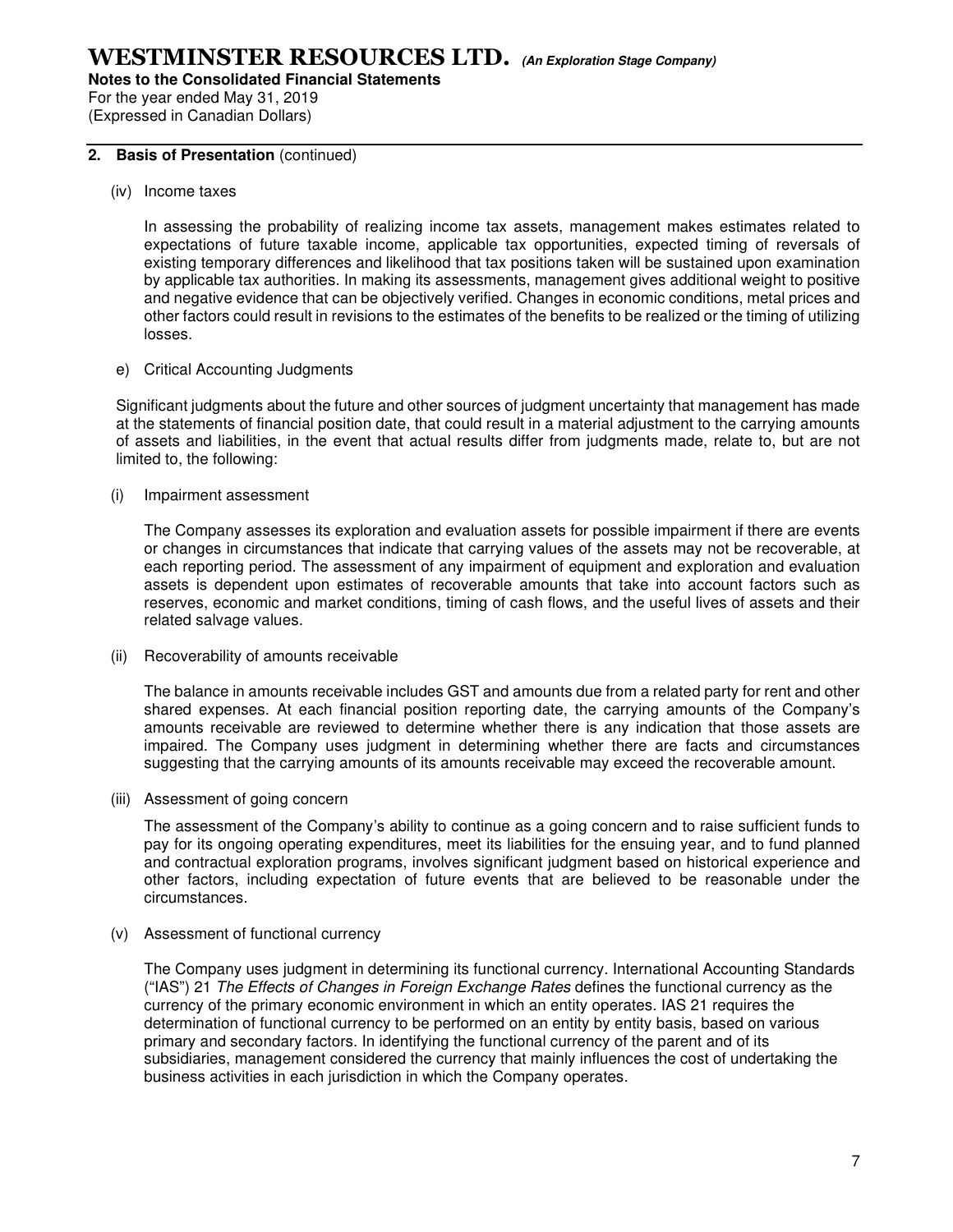For the year ended May 31, 2019 (Expressed in Canadian Dollars)

#### **3. Significant Accounting Policies**

The accounting policies set out below have been applied consistently to all periods presented in these financial statements. The financial statements, in management's opinion, have been properly prepared using judgment with reasonable limits of materiality and within the framework of the significant accounting policies summarized below.

a) Financial Instruments

The Company adopted all of the requirements of IFRS 9 Financial Instruments on June 1, 2018. IFRS 9 replaces IAS 39 Financial Instruments: Recognition and Measurement. IFRS 9 utilizes a revised model for recognition and measurement of financial instruments in a single, forward-looking "expected loss" impairment model.

The following is the Company's new accounting policy for financial instruments under IFRS 9:

(i) Classification

The Company classifies its financial instruments in the following categories: at fair value through profit and loss ("FVTPL"), at fair value through other comprehensive income (loss) ("FVTOCI") or at amortized cost. The Company determines the classification of financial assets at initial recognition. The classification of debt instruments is driven by the Company's business model for managing the financial assets and their contractual cash flow characteristics. Equity instruments that are held for trading are classified as FVTPL. For other equity instruments, on the day of acquisition the Company can make an irrevocable election (on an instrument-by-instrument basis) to designate them as at FVTOCI. Financial liabilities are measured at amortized cost, unless they are required to be measured at FVTPL (such as instruments held for trading or derivatives) or if the Company has opted to measure them at FVTPL.

The Company completed a detailed assessment of its financial assets and liabilities as at June 1, 2018. The following table shows the original classification under IAS 39 and the new classification under IFRS 9:

| Financial assets/liabilities | Original Classification IAS 39 New Classification IFRS 9 |                |
|------------------------------|----------------------------------------------------------|----------------|
| Cash                         | <b>FVTPI</b>                                             | <b>FVTPL</b>   |
| Accounts receivable          | Other receivables                                        | Amortized cost |
| Trade payables               | Other liabilities                                        | Amortized cost |
| Due to related party         | Other liabilities                                        | Amortized cost |

The adoption of IFRS 9 resulted in no impact to the opening accumulated deficit nor to the opening balance of accumulated comprehensive income on June 1, 2018.

(ii) Measurement

#### Financial assets and liabilities at amortized cost

Financial assets and liabilities at amortized cost are initially recognized at fair value plus or minus transaction costs, respectively, and subsequently carried at amortized cost less any impairment.

#### Financial assets and liabilities at FVTPL

Financial assets and liabilities carried at FVTPL are initially recorded at fair value and transaction costs are expensed in the statements of loss and comprehensive loss. Realized and unrealized gains and losses arising from changes in the fair value of the financial assets and liabilities held at FVTPL are included in the statements of loss and comprehensive loss in the period in which they arise.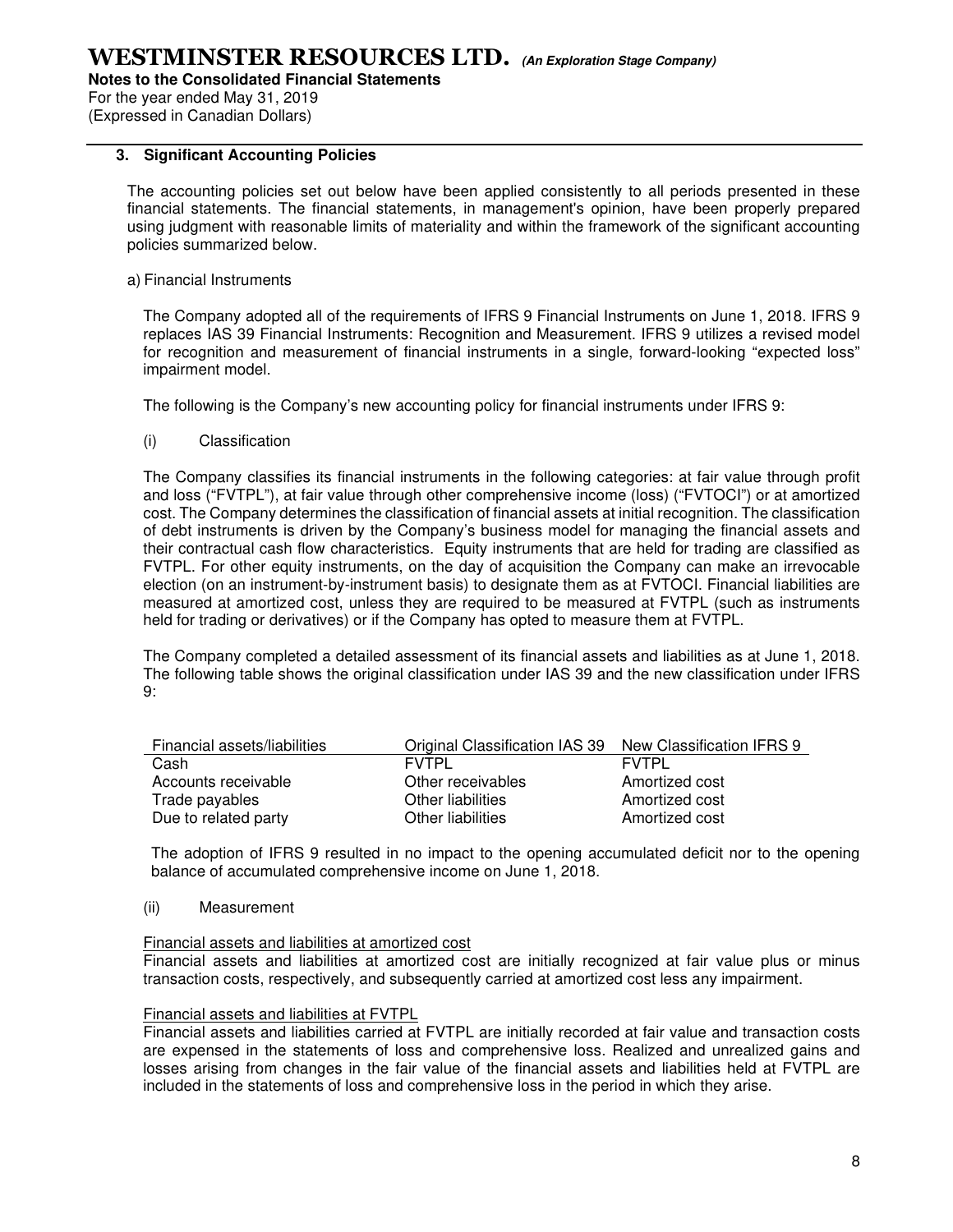**Notes to the Consolidated Financial Statements** 

For the year ended May 31, 2019 (Expressed in Canadian Dollars)

#### **3. Significant Accounting Policies** (continued)

#### a) Financial Instruments (continued)

#### Debt investments at FVTOCI

These assets are subsequently measured at fair value. Interest income calculated using the effective interest method, foreign exchange gains and losses and impairment are recognised in profit or loss. Other net gains and losses are recognised in OCI. On derecognition, gains and losses accumulated in OCI are reclassified to profit or loss

#### Equity investments at FVTOCI

These assets are subsequently measured at fair value. Dividends are recognised as income in profit or loss unless the dividend clearly represents a recovery of part of the cost of the investment. Other net gains and losses are recognised in OCI and are never reclassified to profit or loss.

(iii) Impairment of financial assets at amortized cost

The Company recognizes a loss allowance for expected credit losses on financial assets that are measured at amortized cost. At each reporting date, the Company measures the loss allowance for the financial asset at an amount equal to the lifetime expected credit losses if the credit risk on the financial asset has increased significantly since initial recognition. If at the reporting date, the financial asset has not increased significantly since initial recognition, the Company measures the loss allowance for the financial asset at an amount equal to the twelve month expected credit losses. The Company shall recognize in the statements of loss and comprehensive loss, as an impairment gain or loss, the amount of expected credit losses (or reversal) that is required to adjust the loss allowance at the reporting date to the amount that is required to be recognized.

(iv) Derecognition

#### Financial assets

The Company derecognizes financial assets only when the contractual rights to cash flows from the financial assets expire, or when it transfers the financial assets and substantially all of the associated risks and rewards of ownership to another entity.

#### Financial liabilities

The Company derecognizes a financial liability when its contractual obligations are discharged or cancelled, or expire. The Company also derecognizes a financial liability when the terms of the liability are modified such that the terms and / or cash flows of the modified instrument are substantially different, in which case a new financial liability based on the modified terms is recognized at fair value.

Gains and losses on derecognition are generally recognized in profit or loss.

#### Fair Value Hierarchy

The Company categorizes financial instruments measured at fair value at one of three levels according to the reliability of the inputs used to estimate fair values. The fair value of financial assets and financial liabilities in Level 1 are determined by reference to quoted prices in active markets for identical assets and liabilities. Financial assets and financial liabilities in Level 2 are valued using inputs other than quoted prices for which all significant inputs are based on observable market data. Level 3 valuations are based on inputs that are not based on observable market data.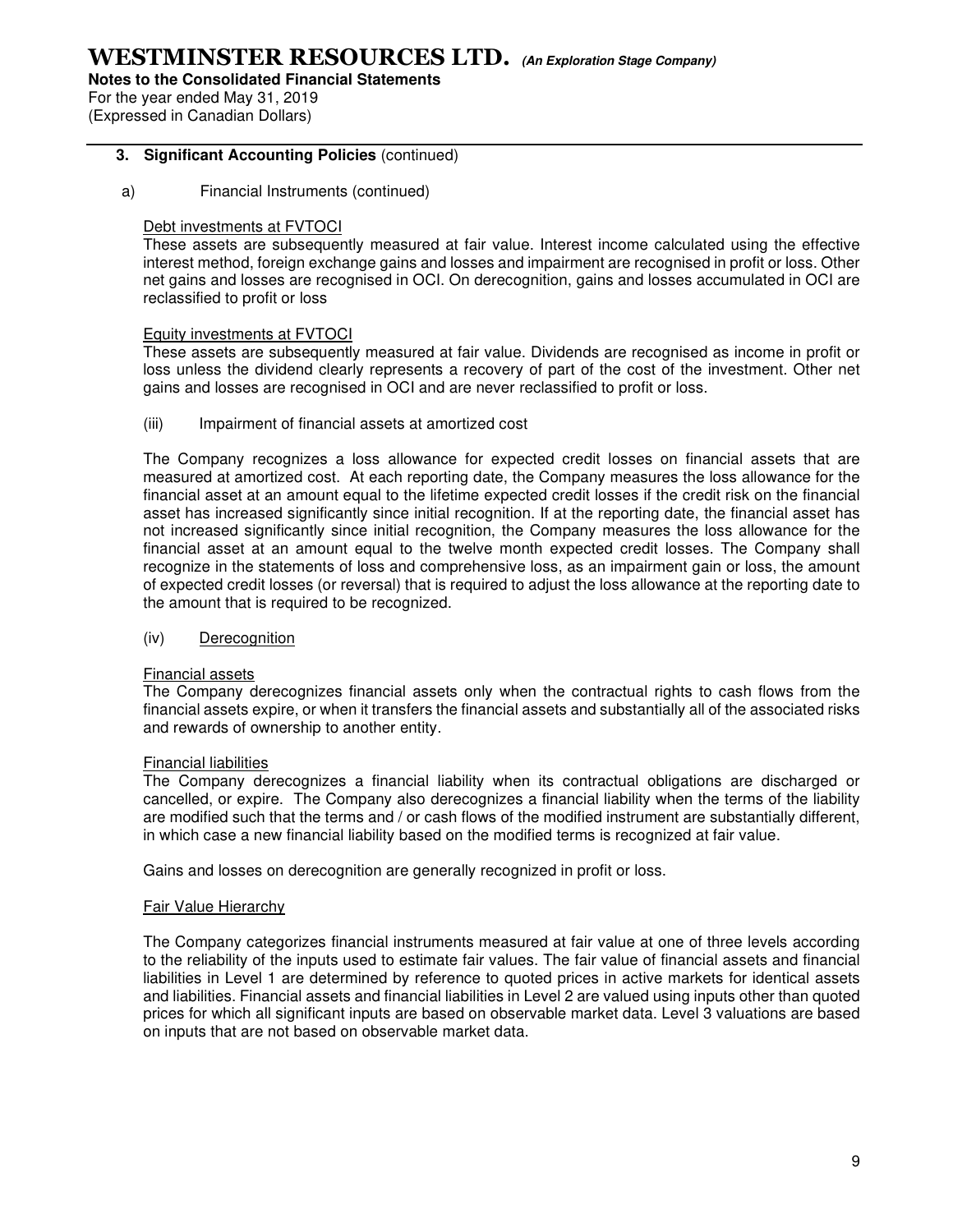**Notes to the Consolidated Financial Statements** 

For the year ended May 31, 2019 (Expressed in Canadian Dollars)

#### **3. Significant Accounting Policies** (continued)

#### a) Financial Instruments (continued)

The Company's measurement of fair value of financial instruments as at May 31, 2019 in accordance with the fair value hierarchy is as follows:

|                |   | Total | Level 1     | Level 2 |                          |   | Level 3                  |
|----------------|---|-------|-------------|---------|--------------------------|---|--------------------------|
| Assets<br>Cash | S | 9,719 | \$<br>9,719 | ιIJ     | $\overline{\phantom{0}}$ | Œ | $\overline{\phantom{a}}$ |

The Company's measurement of fair value of financial instruments as at May 31, 2018 in accordance with the fair value hierarchy is as follows:

|                | Total     | ∟evel 1   | Level 2 |                          | ∟evel 3 |   |
|----------------|-----------|-----------|---------|--------------------------|---------|---|
| Assets<br>Cash | \$486,879 | \$486,879 |         | $\overline{\phantom{a}}$ | æ       | - |

#### b) Cash Equivalents

Cash equivalents consist of bank deposits or highly liquid investments that are readily convertible to known amounts of cash with original maturities of 90 days or less and which are subject to an insignificant risk of change in value.

#### c) Exploration and Evaluation Assets

Once the legal right to explore a property has been acquired, costs directly related to E&E expenditures are recognized and capitalized, in addition to the acquisition costs. These direct expenditures include such costs as materials used, surveying costs, drilling costs and payments made to contractors during the exploration phase. Costs not directly attributable to E&E activities, including general and administrative overhead costs, are expensed in the period in which they occur.

From time to time, the Company may acquire or dispose of properties pursuant to the terms of option agreements. Due to the fact that options are exercisable entirely at the discretion of the optionee, the amounts payable or receivable are not recorded. Option payments are recorded as E&E assets or recoveries when the payments are made or received.

When a project is deemed to no longer have commercially viable prospects to the Company, E&E expenditures in respect of that project are deemed to be impaired. As a result, those E&E expenditures, in excess of estimated recoveries, are written off to profit or loss. The Company assesses E&E assets for impairment when facts and circumstances suggest that the carrying amount of an asset may exceed its recoverable amount.

#### d) Equipment

Equipment is recorded at cost, less accumulated amortization and accumulated impairment losses. These assets are amortized using the following annual rates:

| Office furniture and equipment | 30% declining-balance |
|--------------------------------|-----------------------|
| Computer equipment             | 45% declining-balance |
| Field equipment                | 15% declining-balance |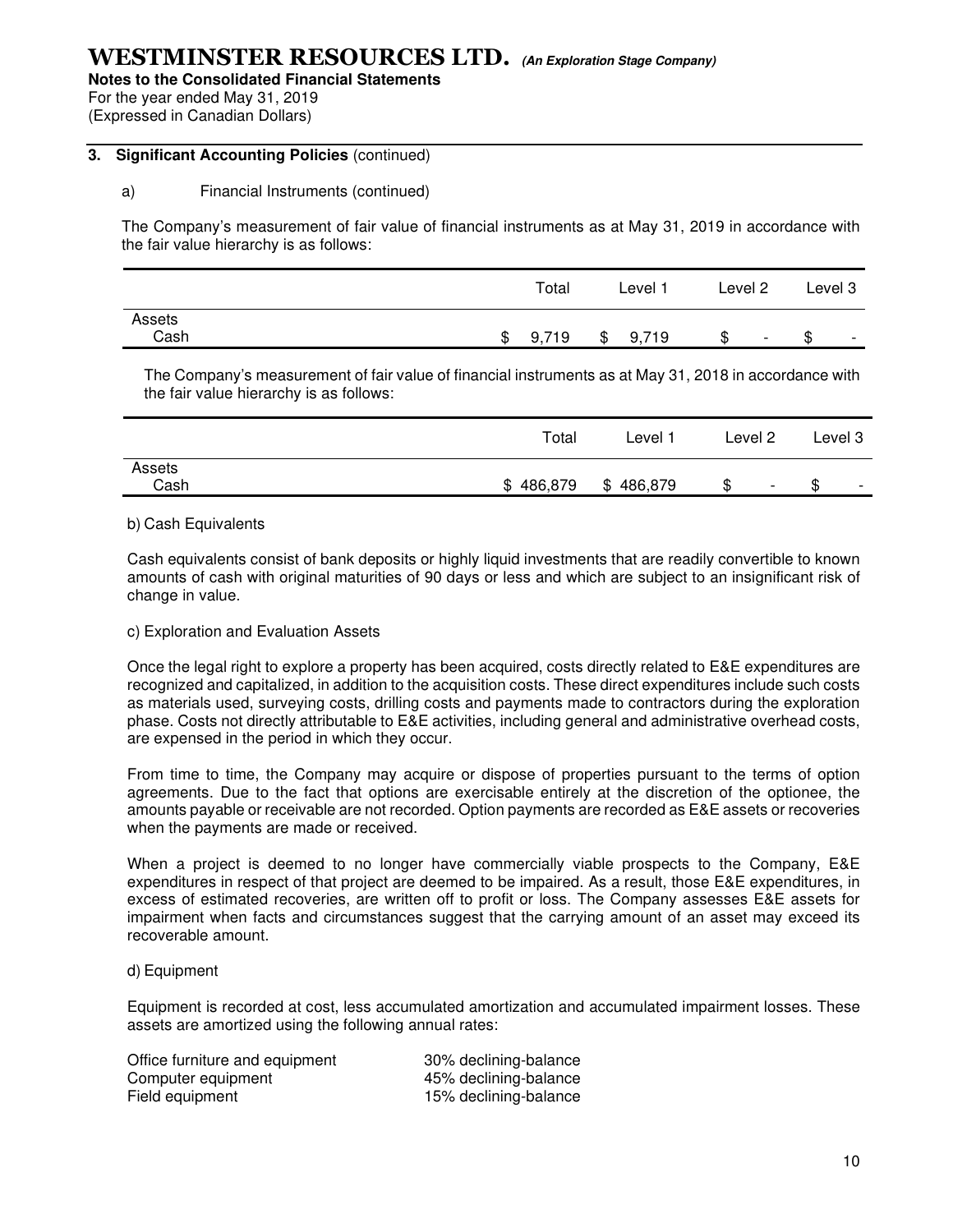**Notes to the Consolidated Financial Statements** 

For the year ended May 31, 2019 (Expressed in Canadian Dollars)

#### **3. Significant Accounting Policies** (continued)

#### e) Impairment of Non-Financial Assets

At the end of each reporting period the carrying amounts of the assets are reviewed to determine whether there is any indication that those assets are impaired. Impairment is recognized when the carrying amount of an asset exceeds its recoverable amount. The recoverable amount is the greater of the asset's fair value less costs to sell and value in use. Fair value is determined as the amount that would be obtained from the sale of the asset in an arm's length transaction between knowledgeable and willing parties. The impairment loss is recognized in profit or loss for the period.

Where an impairment loss subsequently reverses, the carrying amount of the asset is increased to the revised estimate of its recoverable amount, but to an amount that does not exceed the carrying amount had no impairment loss been recognized. A reversal of an impairment loss is recognized in profit or loss.

#### f) Reclamation Obligations

The Company recognizes the fair value of a legal or constructive liability for a reclamation obligation in the period in which it is incurred and when a reasonable estimate of fair value can be made. The carrying amount of the related long-lived asset is increased by the same amount as the liability. Changes in the liability for a reclamation obligation due to the passage of time will be measured by applying an interest method of allocation. The amount will be recognized as an increase in the liability and a financing expense in the statement of comprehensive income/loss. Changes resulting from revisions to the timing or the amount of the original estimate of undiscounted cash flows are recognized as an increase or a decrease to the carrying amount of the liability and the related long-lived asset.

#### g) Share Capital

Financial instruments issued by the Company are classified as equity only to the extent that they do not meet the definition of a financial liability or financial asset. The Company's common shares, share warrants and options are classified as equity instruments. Incremental costs directly attributable to the issue of new shares or options are recognized as a deduction from equity.

#### h) Valuation of Equity Units Issued in Private Placements

Proceeds received on the issuance of units, consisting of common shares and warrants, are first allocated to the fair value of the common shares with any residual value then allocated to warrants. The fair value of the common shares is determined by the closing quoted bid price on the issue date. The balance, if any, is allocated to the attached warrants and recorded in the reserve.

#### i) Share-based Payments

Where equity-settled share options are awarded to employees, the fair value of the options at the date of grant is recognized in profit or loss over the vesting period. Performance vesting conditions are taken into account by adjusting the number of equity instruments expected to vest at each reporting date so that, ultimately, the cumulative amount recognized over the vesting period is based on the number of options that eventually vest. Non-vesting conditions and market vesting conditions are factored into the fair value of the options granted. As long as all other vesting conditions are satisfied, a charge is made irrespective of whether these vesting conditions are satisfied. The cumulative expense is not adjusted for failure to achieve a market vesting condition or where a non-vesting condition is not satisfied.

Where the terms and conditions of options are modified before they vest, the increase in the fair value of the options, measured immediately before and after the modification, is also charged to the profit or loss over the remaining vesting period.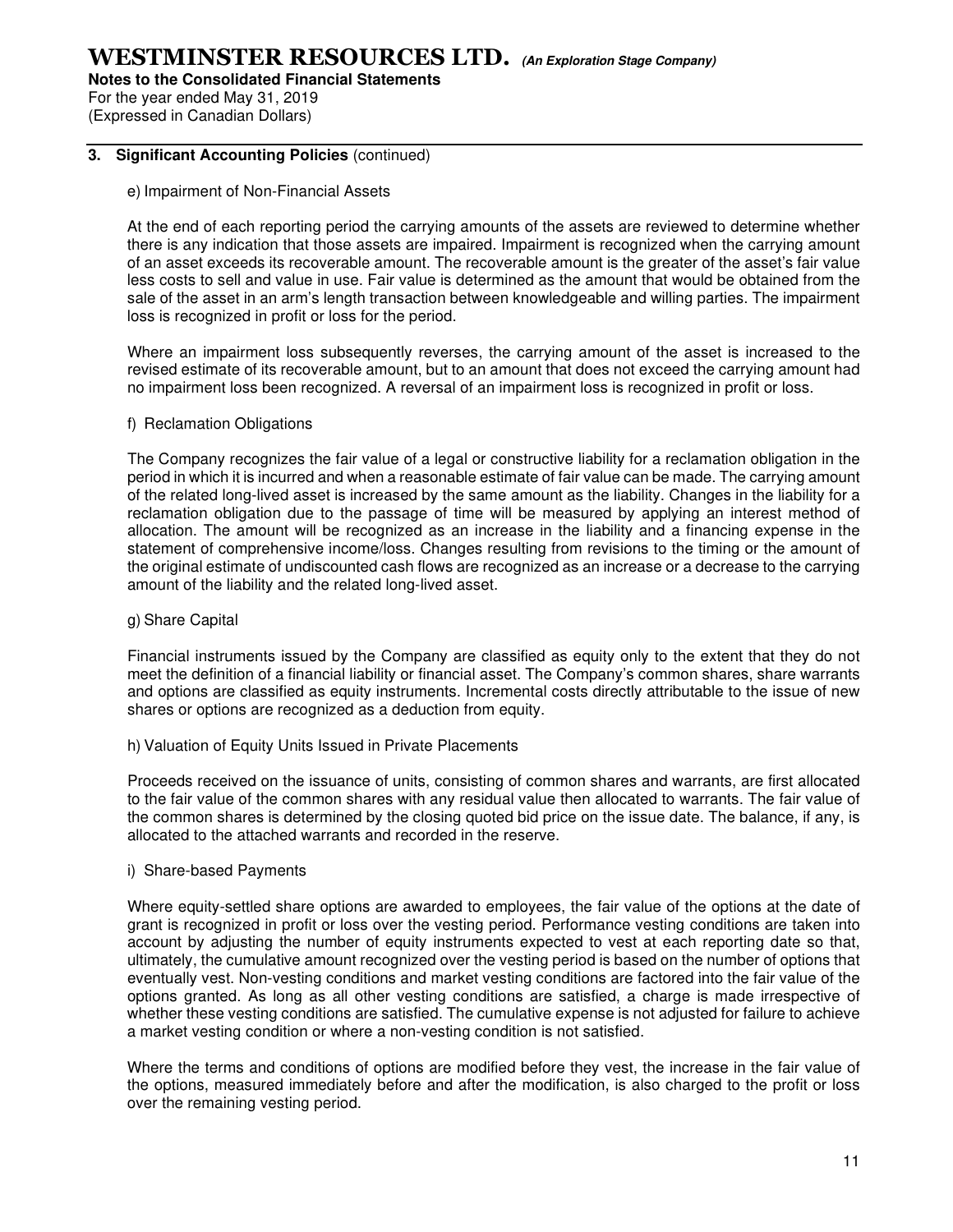For the year ended May 31, 2019 (Expressed in Canadian Dollars)

#### **3. Significant Accounting Policies** (continued)

Where equity instruments are granted to non-employees, they are recorded at the fair value of the goods or services received in profit or loss, unless they are related to the issuance of shares. Amounts related to the issuance of shares are recorded as a reduction of share capital. When the value of goods or services received in exchange for the share-based payment cannot be reliably estimated, the fair value is measured by use of a valuation model.

The expected life used in the model is adjusted, based on management's best estimate, for the effects of nontransferability, exercise restrictions and behavioural considerations.

All equity-settled share-based payments are reflected in share-based reserve, until exercised. Upon exercise, shares are issued from treasury and the amount reflected in reserves is credited to share capital, adjusted for any consideration paid. Where a grant of options is cancelled or settled during the vesting period, excluding forfeitures when vesting conditions are not satisfied, the Company immediately accounts for the cancellation as an acceleration of vesting and recognizes the amount that otherwise would have been recognized for services received over the remainder of the vesting period. Any payment made to the employee on the cancellation is accounted for as the repurchase of an equity interest, except to the extent the payment exceeds the fair value of the equity instrument granted, measured at the repurchase date. Any such excess is recognized as an expense.

#### j) Loss per Share

Basic loss per common share is computed by dividing the net loss for the year by the weighted average number of common shares outstanding for the period. Diluted per share amounts reflect the potential dilution that could occur if securities or other contracts to issue common shares were exercised or converted to common shares. The treasury stock method is used to determine the dilutive effect of stock options and other dilutive instruments. Under the treasury stock method, the weighted average number of common shares outstanding used in the calculation of diluted loss per share assumes that the deemed proceeds received from the exercise of stock options, share purchase warrants and their equivalents would be used to repurchase common shares of the Company at the average market price during the period.

#### k) Income Taxes

The Company follows the asset and liability method of accounting for income taxes. Under this method, deferred tax assets and liabilities are recognized for the future tax consequences attributable to differences between the financial statement carrying amounts of existing assets and liabilities, and their respective tax basis. Deferred tax assets and liabilities are measured using enacted or substantively enacted tax rates expected to apply to taxable income in the years in which those temporary differences are expected to be recovered or settled. The effect on deferred tax assets and liabilities of a change in tax rates is recognized in profit or loss in the period that includes the enactment date. Deferred tax assets also result from unused loss carry-forwards, resource related tax pools and other deductions. A deferred tax asset is recognized for unused tax losses, tax credits and deductible temporary differences to the extent that it is probable that future taxable profits will be available against which they can be utilized. Deferred tax assets are reviewed at each reporting date and are reduced to the extent that it is no longer probable that the related tax benefit will be realized.

#### l) Foreign Currency Translation

Transactions in currencies other than the functional currency are recorded at the rates of exchange prevailing on the date of the transactions. Monetary assets and liabilities denominated in foreign currencies are translated into Canadian dollars at the rate of exchange prevailing at the statement of financial position date. Non-monetary items are translated at the rate of exchange in effect when the amounts were acquired or obligations incurred. Non-monetary items measured at fair value are reported at the exchange rates in effect at the time of the transaction.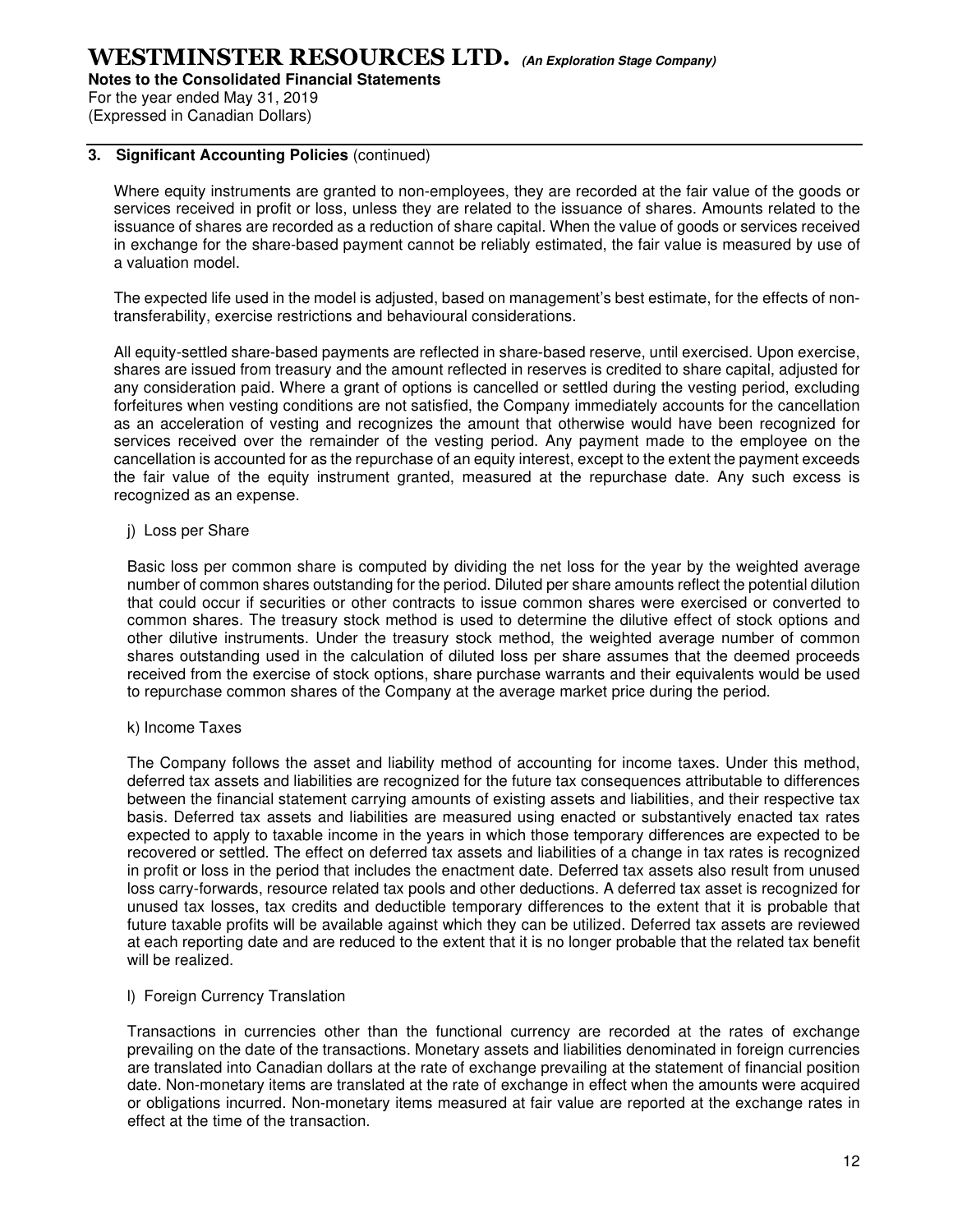For the year ended May 31, 2019 (Expressed in Canadian Dollars)

#### **3. Significant Accounting Policies** (continued)

Exchange differences arising from the translations are recorded as a gain or loss on foreign currency translation in profit or loss.

m) Provisions

Provisions are recorded when a present legal or constructive obligation exists as a result of past events where it is probable that an outflow of resources embodying economic benefits will be required to settle the obligation, and a reliable estimate of the amount of the obligation can be made.

The amount recognized as a provision is the best estimate of the consideration required to settle the present obligation at the statement of financial position date, taking into account the risk and uncertainties surrounding the obligation. Where a provision is measured using the cash flows estimated to settle the present obligation, its carrying amount is the present value of those cash flows.

n) New Standards and Interpretations

The following new standards have been issued by the IASB, but are not yet effective:

IFRS 16 Leases specifies how an issuer will recognize, measure, present and disclose leases. The standard provides a single lessee accounting model, requiring lessees to recognize assets and liabilities for all leases unless the lease term is twelve months or less, or the underlying asset has an insignificant value. Lessors continue to classify leases as operating or finance, with IFRS 16's approach to lessor accounting substantially unchanged from its predecessor, IAS 17 Leases. IFRS 16 was issued in January 2016 and applies to annual reporting periods beginning on or after January 1, 2019. The Company has not yet assessed the impact of this standard or determined whether it will adopt earlier.

Other accounting standards or amendments to existing accounting standards that have been issued but have future effective dates are either not applicable or are not expected to have significant impact on the Company's financial statements.

#### **4. Financial Instruments**

The carrying values of the Company's financial instruments approximate their fair values due to the shortterm maturity of these financial instruments.

The Company's risk exposure and the impact on the Company's financial instruments are summarized below.

a) Credit Risk

Credit risk is the risk that one party to a financial instrument will cause a financial loss for the other party by failing to discharge an obligation. The Company is exposed to credit risk with respect to its cash, amounts receivable and deposits. The Company limits exposure to credit risk by maintaining its cash and deposits with major financial institutions. The Company is not significantly exposed to credit risk.

#### b) Market Risk

Market risk is the risk that the fair value of, or future cash flows from, the Company's financial instruments will significantly fluctuate due to changes in market prices. The value of financial instruments can be affected by changes in interest rates, foreign currency rates and other price risk.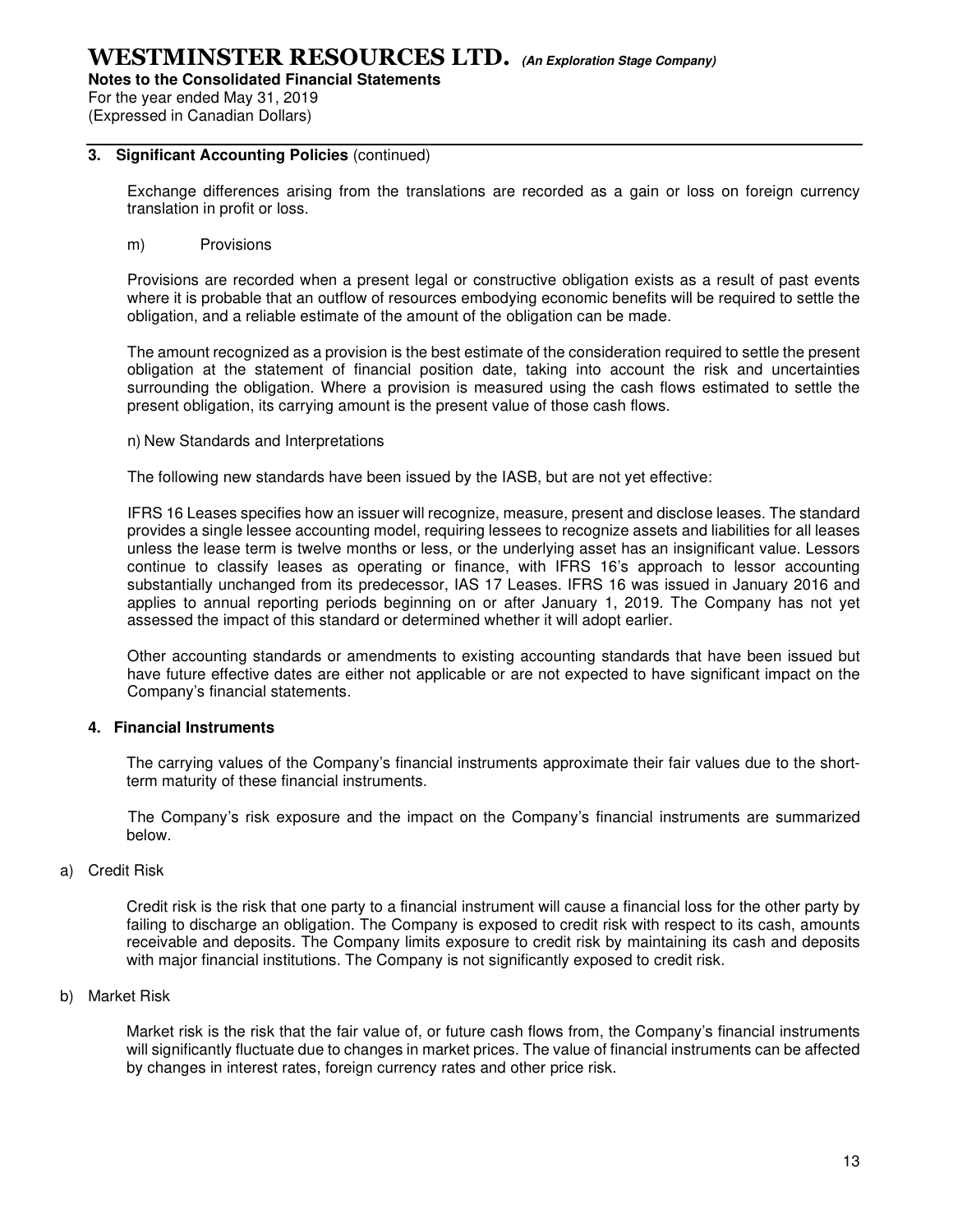For the year ended May 31, 2019 (Expressed in Canadian Dollars)

#### **4. Financial Instruments** (continued)

- b) Market Risk (continued)
	- (i) Interest rate risk

Interest rate is the risk that future cash flows will fluctuate as a result of changes in market interest rates. The Company has cash and deposits. The Company is not exposed to significant interest rate risk due to the shortterm maturity of its monetary current assets.

#### (ii) Currency risk

The Company is exposed to currency risk to the extent that expenditures incurred by the Company are denominated in currencies other than the Canadian dollar (primarily Mexican pesos). The Company does not manage currency risk through hedging or other currency management tools.

The Company's net exposure to foreign currency risk is as follows:

|                          | May 31, 2019<br><b>US Dollars</b> |    | May 31, 2018<br><b>US Dollars</b>                    |  | May 31, 2019<br><b>Mexican Pesos</b> | May 31, 2018<br><b>Mexican Pesos</b> |                      |  |
|--------------------------|-----------------------------------|----|------------------------------------------------------|--|--------------------------------------|--------------------------------------|----------------------|--|
| Cash<br>Accounts payable | 121<br>(213,962)                  | \$ | $\overline{\phantom{a}}$<br>$\overline{\phantom{a}}$ |  | $\sim$<br>(511, 559)                 |                                      | 17.661<br>(511, 559) |  |
| Net                      | (213, 841)                        | \$ | $\overline{\phantom{0}}$                             |  | (511, 559)                           | \$                                   | (493, 898)           |  |

#### (iii) Other price risk

Other price risk is the risk that the fair value or future cash flows of a financial instrument will fluctuate due to changes in market prices, other than those arising from interest rate risk or currency risk. The Company is not exposed to other price risk.

c) Liquidity Risk

Liquidity risk is the risk that the Company will not be able to meet its financial obligations as they fall due. The Company has a planning and budgeting process in place to help determine the funds required to support the Company's normal operating requirements on an ongoing basis. The Company ensures that there are sufficient funds to meet its short-term business requirements, taking into account its anticipated cash flows from operations and its holdings of cash.

As at May 31, 2019, the cash balance of \$9,719 (2018 - \$486,879) would not be sufficient to meet the cash requirements for the Company's administrative overhead, maintaining its E&E assets and continuing with its exploration programs in the following twelve months. The Company will be required to raise additional capital in the future to fund its operations. Liquidity risk is assessed as high.

The following is an analysis of the contractual maturities of the Company's non-derivative financial liabilities at May 31, 2019:

|                  | Within<br>60 days | Between 61-90<br>davs |                          | More than<br>90 days |                          |
|------------------|-------------------|-----------------------|--------------------------|----------------------|--------------------------|
| Accounts payable | 442.988<br>ιIJ    | Œ                     | $\overline{\phantom{0}}$ | ٠Đ                   | $\overline{\phantom{0}}$ |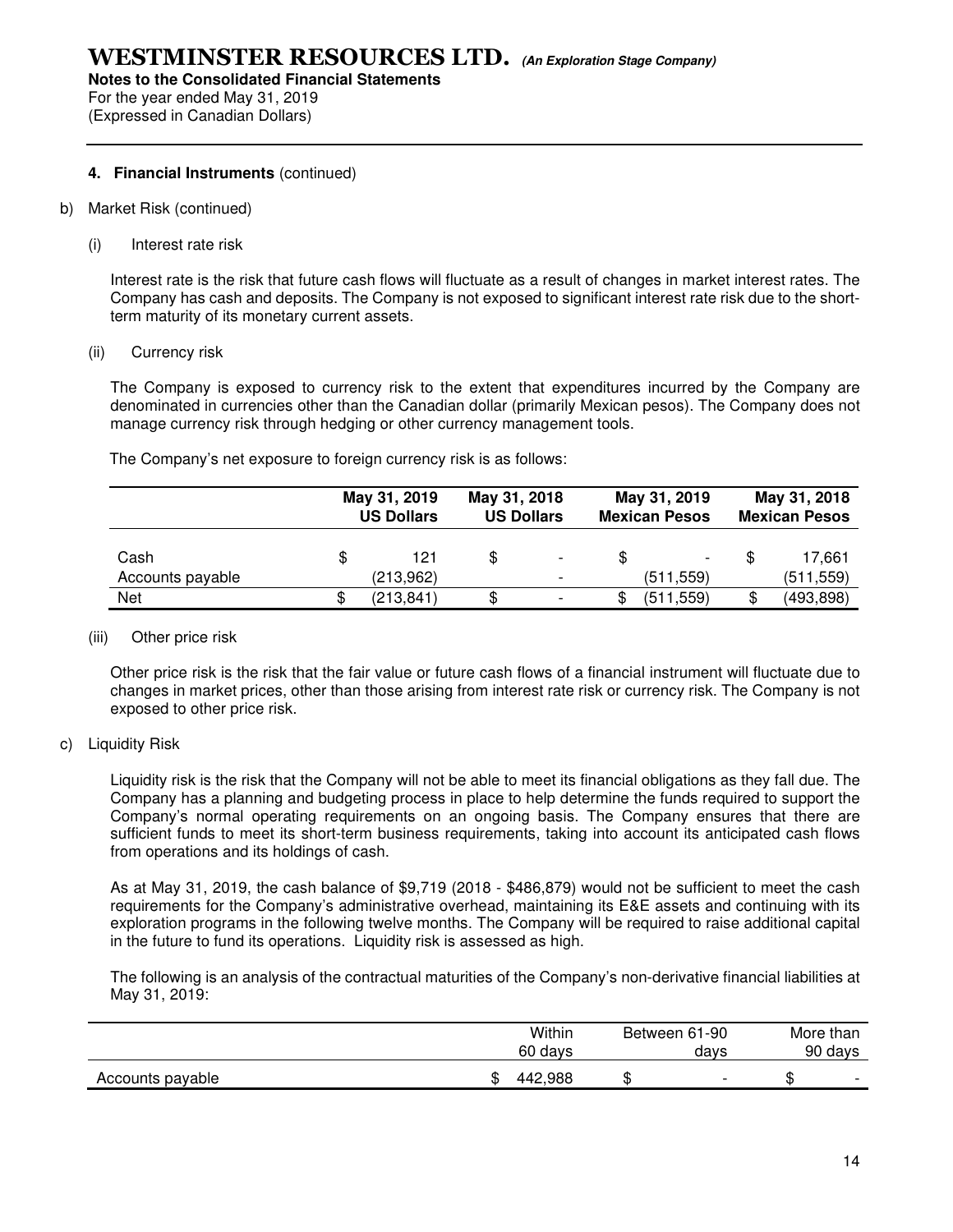For the year ended May 31, 2019 (Expressed in Canadian Dollars)

#### **4. Financial Instruments** (continued)

#### c) Liquidity Risk (continued)

The following is an analysis of the contractual maturities of the Company's non-derivative financial liabilities at May 31, 2018:

|                  | Within<br>60 days   | Between 61-90<br>davs          |   | More than<br>90 days     |
|------------------|---------------------|--------------------------------|---|--------------------------|
| Accounts payable | 193<br>' 20.<br>ιIJ | $\overline{\phantom{0}}$<br>ιD | w | $\overline{\phantom{0}}$ |

#### **5. Deposits**

The Company has pledged a \$17,883 guaranteed investment certificate ("GIC") as a site reclamation deposit pursuant to a condition of receiving consent from a government agency to explore its mineral property interest. The collateral was redeemed by the Company for cash in February 2019.

The Company had pledged a \$20,000 GIC as collateral for one corporate Visa credit card issued by a Canadian bank. The Visa credit card was cancelled by the Company and the collateral was redeemed by the Company for cash in January 2019.

The Company has an office premises lease agreement, which required a security deposit of \$28,843 (2018- \$19,827).

#### **6. Equipment**

|                                | <b>Office</b> |              |              |               |
|--------------------------------|---------------|--------------|--------------|---------------|
|                                | furniture and | <b>Field</b> | Computer     |               |
|                                | equipment     | equipment    | equipment    | Total         |
| Cost:                          |               |              |              |               |
| Balance, May 31, 2017          | \$<br>94,962  | \$<br>74,353 | \$<br>23,404 | \$<br>192,719 |
| Additions                      |               |              | 3,024        | 3,024         |
| Balance, May 31, 2019 and 2018 | \$<br>94,962  | \$<br>74,353 | \$<br>26,428 | \$<br>195,743 |
|                                |               |              |              |               |
| Accumulated amortization:      |               |              |              |               |
| Balance, May 31, 2017          | \$<br>90.167  | \$<br>52,965 | \$<br>23,253 | \$<br>166,385 |
| Charge for the year            | 1,439         | 6,416        | 272          | 8,127         |
| Balance, May 31, 2018          | 91,606        | 59,381       | 23,525       | 174,512       |
| Charge for the year            | 1,007         | 2,246        | 1,306        | 4,559         |
| Balance, May 31, 2019          | \$<br>92,613  | \$<br>61,627 | \$<br>24,831 | \$<br>179,071 |
|                                |               |              |              |               |
| Net book value:                |               |              |              |               |
| Balance, May 31, 2018          | \$<br>3,356   | \$<br>14,972 | \$<br>2,903  | \$<br>21,231  |
| Balance, May 31, 2019          | \$<br>2,349   | \$<br>12,726 | \$<br>1.597  | \$<br>16,672  |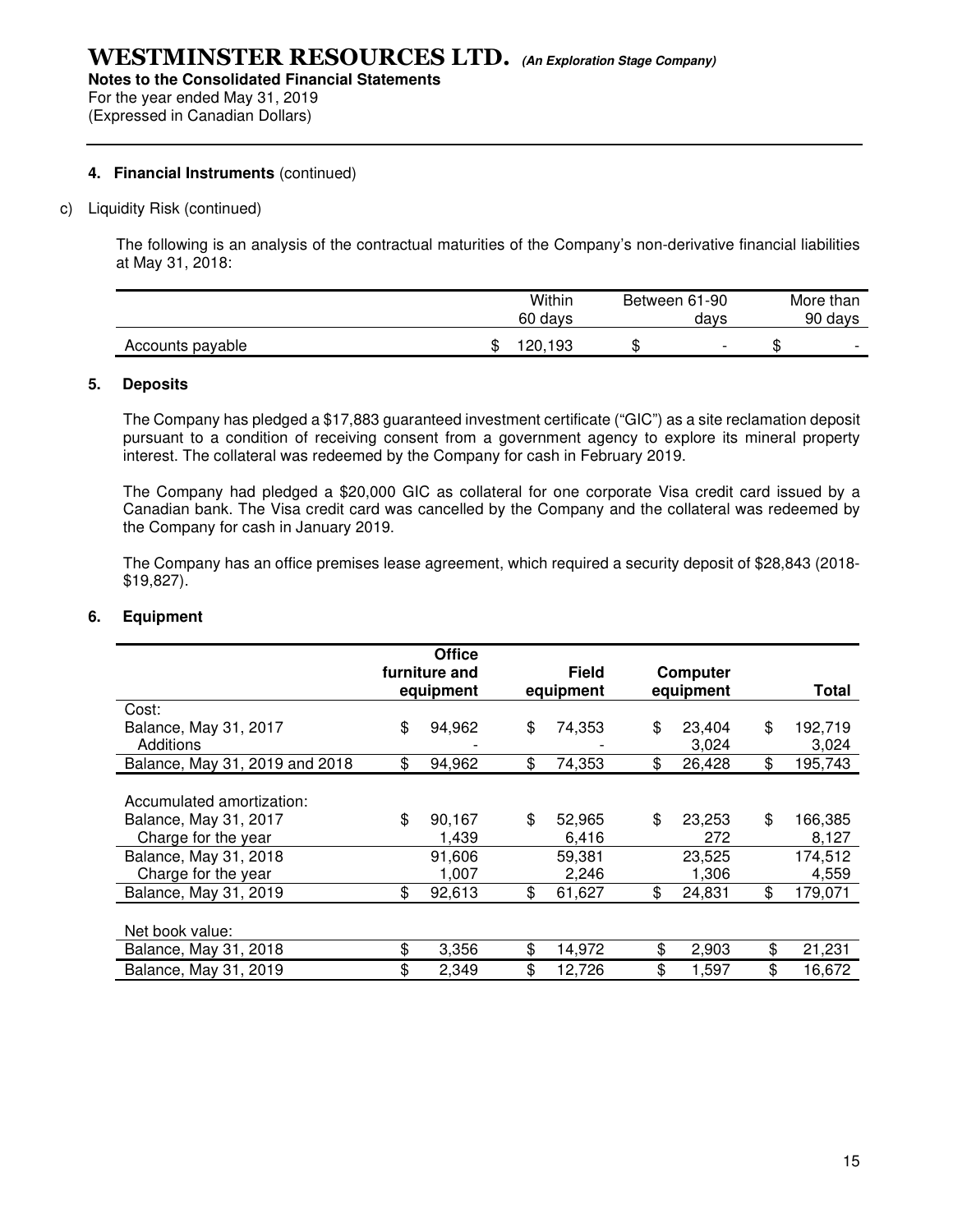For the year ended May 31, 2019 (Expressed in Canadian Dollars)

#### **7. Exploration and Evaluation Assets**

The Company's interests in exploration and evaluation assets are located in Canada, Mexico and Peru. The following table outlines the expenditures for the year ended May 31, 2019 and 2018:

|                                     | Balance as at   |                          | Balance as at  |             |                           | Balance as at            |
|-------------------------------------|-----------------|--------------------------|----------------|-------------|---------------------------|--------------------------|
|                                     | May 31, 2017    | Changes                  | May 31, 2018   | Changes     |                           | May 31, 2019             |
| El Cobre Project, Mexico:           |                 |                          |                |             |                           |                          |
| Acquisition costs                   | \$<br>151,731   | \$                       | \$<br>151,731  | \$          | \$                        | 151,731                  |
| Exploration expenditures            |                 |                          |                |             |                           |                          |
| Property maintenance                | 370,667         | 25,895                   | 396,562        | 24,273      |                           | 420,835                  |
| Assays and reports                  | 109,517         |                          | 109,514        |             |                           | 109,514                  |
| Consulting and engineering          | 333,394         | 6,250                    | 339,644        | 15,000      |                           | 354,644                  |
| <b>Drilling</b>                     | 329,642         | $\overline{a}$           | 329,642        |             |                           | 329,642                  |
| Field expenses                      | 607,714         | 65,095                   | 672,809        |             |                           | 672,809                  |
| Geology and geophysics              | 349,729         |                          | 349,729        |             |                           | 349,729                  |
| Travel                              | 82,946          |                          | 82,946         |             |                           | 82,946                   |
| Write-down                          |                 | (794,070)                | (794,070)      | (1,677,780) |                           | (2,471,850)              |
|                                     | 2,335,340       | (696, 830)               | 1,638,507      | (1,638,507) |                           |                          |
| <b>MER Project, NW Territories:</b> |                 |                          |                |             |                           |                          |
| Acquisition costs                   | 60,000          |                          | 60,000         |             |                           | 60,000                   |
| Exploration expenditures            |                 |                          |                |             |                           |                          |
| Assays and reports                  | 4,314           |                          | 4,314          |             |                           | 4,314                    |
| Write-down                          |                 | (64, 314)                | (64, 314)      |             |                           | (64, 314)                |
|                                     | 64,314 -        | 64,314                   | ÷.             |             |                           | $\overline{\phantom{a}}$ |
| Ilo Norte/Ilo Este Project, Peru:   |                 |                          |                |             |                           |                          |
| Acquisition costs                   |                 | 219,525                  | 219,525        | 2,872,779   |                           | 3,092,304                |
| Exploration expenditures            |                 |                          |                |             |                           |                          |
| Consulting and engineering          |                 | 19,470                   | 19,470         | 62,160      |                           | 81,630                   |
| Write-down                          |                 |                          |                | (84,101)    |                           | (84, 101)                |
|                                     |                 | 238,995                  | 238,995        | 2,850,838   |                           | 3,089,833                |
| La Ronge, Saskatchewan:             |                 |                          |                |             |                           |                          |
| Acquisition costs                   |                 |                          |                | 70,000      |                           | 70,000                   |
|                                     | $\overline{a}$  | $\overline{\phantom{a}}$ | $\blacksquare$ | 70,000      |                           | 70,000                   |
|                                     | \$<br>2,399,651 | \$<br>$(522, 149)$ \$    | 1,877,502      | \$1,282,331 | $\boldsymbol{\mathsf{S}}$ | 3,159,833                |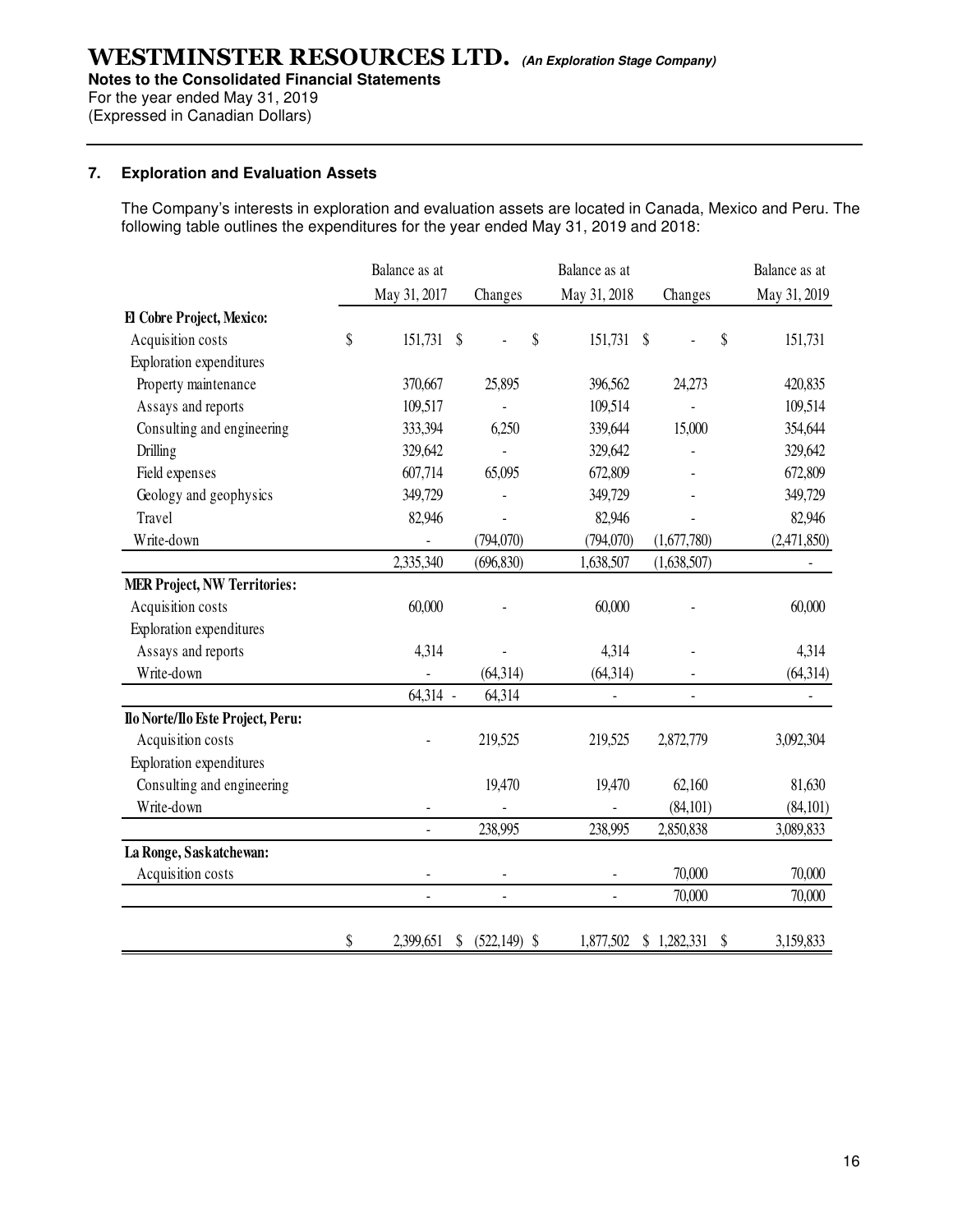For the year ended May 31, 2019 (Expressed in Canadian Dollars)

#### **7. Exploration and Evaluation Assets** (continued)

#### **El Cobre Project, Mexico**

The Company has assembled the El Cobre Project, which is located near Obregon in Sonora State, Mexico.

During the year ended May 31, 2019, the Company did not complete annual work assessments and therefore decided to write off all the carrying value of the claims of \$1,677,780.

During the year ended May 31, 2018, the Company did not renew certain claims and recorded a write down of \$794,070.

#### **Mer Lithium Project, NWT**

In July 2016 the Company acquired lithium claims in the Yellowknife Pegmatite Belt, located east of Yellowknife in the Northwest Territories of Canada. The purchase price was 50,000 shares of the Company (issued with a fair value of \$35,000) and \$25,000 cash (paid). During the year ended May 31, 2018, management decided to fully write down the Project as it is not planning to further exploration.

#### **Ilo Norte and Ilo Este, Peru**

The Company signed an agreement dated February 6, 2018 with Latin Resources Limited ("Latin") to acquire a 100% interest in a portfolio of concessions in southern Peru. This transaction closed in July 2018.

The consideration is as follows:

Upon signing of the sale agreement, the Company will issue to Latin a total of 19 million common shares of the Company (issued with a fair value of \$2,470,000) (Note 8), which will be placed in voluntary escrow and held until the concessions have been transferred to the Company or its subsidiary, but shall be released from escrow as follows:

- 1,000,000 shares will be released 6 months from the date of the sale agreement;
- 3,000,000 shares will be released 12 months from the date of the sale agreement; and
- 15,000,000 shares will be released 18 months from the date of the sale agreement.

Further consideration is as follows:

- A lump sum cash payment of US\$150,000 (\$189,525 paid) on the signing of the sale agreement; and
- A final payment of US\$100,000 (\$135,263 included in accrued liabilities) on the 12-month anniversary of the signing of the sale agreement.

The shares were issued on November 15, 2018 (Note 8).

In connection with the agreement, 950,000 shares with a fair value of \$123,500 were issued as finders fees on January 7, 2019 with a market value of \$123,500 (Note 8).

Subsequent to year end, Latin extended the due date of the final payment of US\$100,000 to June 30, 2020.

During the year ended May 31, 2019, the Company did not renew certain claims and recorded a write down of \$84,801.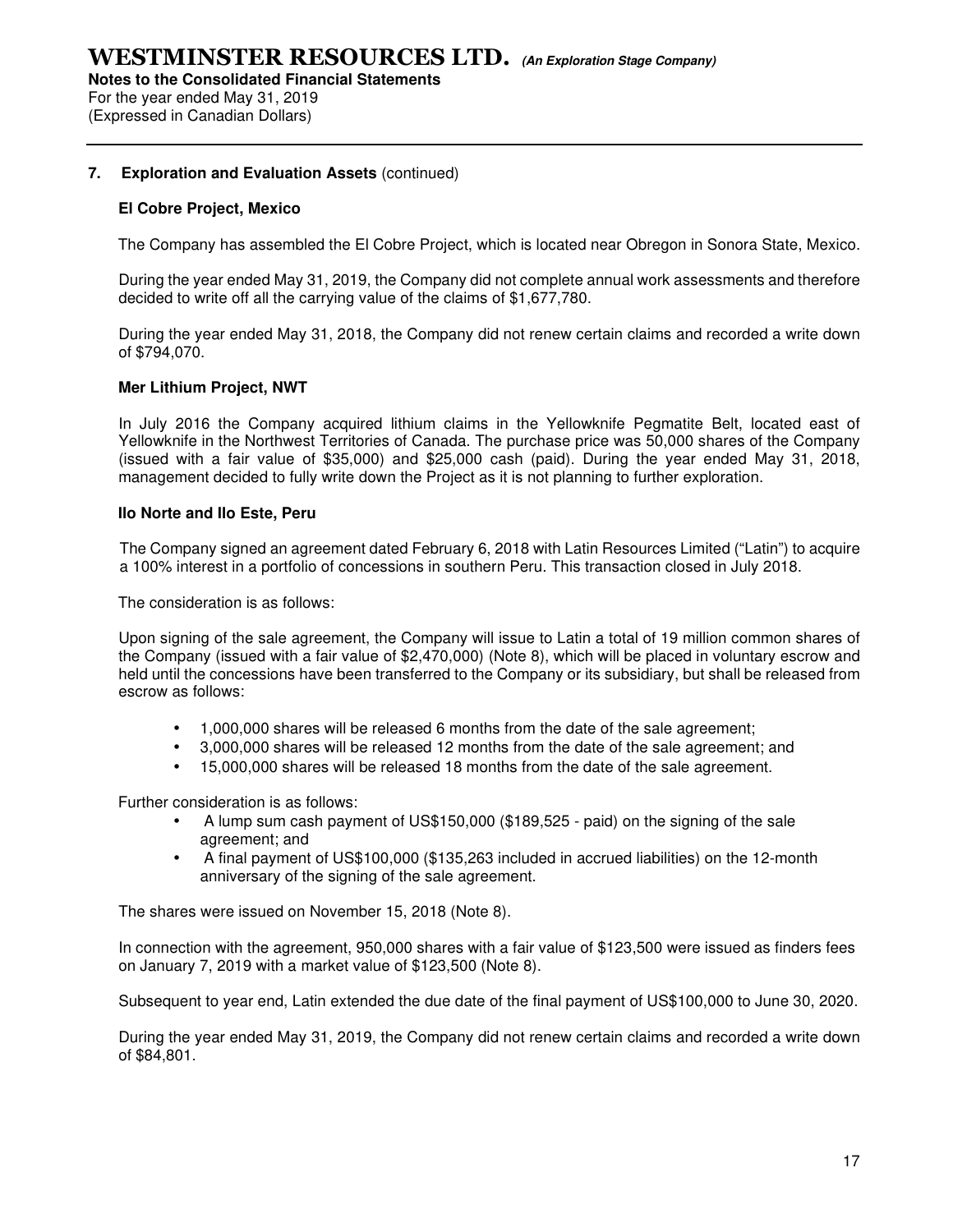For the year ended May 31, 2019 (Expressed in Canadian Dollars)

#### **7. Exploration and Evaluation Assets** (continued)

On August 16, 2018, the Company entered into a Farm-In Agreement with AusQuest Limited ("AusQuest") pursuant to which AusQuest will complete 13,000 metres of drilling over 7.5 years to earn a 65% interest in 6 of the Peruvian copper claims acquired by the Company. AusQuest has the option to earn 75% by also completing a Pre-Feasibility Study covering these 6 claims. Terms of the agreement are as follows:

- 18-month Phase 1 program to identify drill targets;
- 3-year Phase 2 program of a minimum 3,000 metres of drilling to earn an initial 35% interest;
- 3-year Phase 3 program of a further 10,000 metres of drilling or US\$2.5 million of additional expenditures to achieve 65% interest; and
- Phase 4 PFS program to complete a Pre-Feasibility Study to achieve a 75% interest.

Once AusQuest has earned a 75% interest, it can offer to buy out the Company's remaining 25% interest (with a 2% NSR royalty) for fair market value.

#### **La Ronge, Saskatchewan**

On August 7, 2018, the Company entered into a Letter of Intent to acquire 2 claims in the La Ronge district of Saskatchewan. Terms of the acquisition include incurring exploration expenditures totaling \$400,000 over 3 years and issuing 4 million shares in two equal tranches to earn an 80% interest in the property. The first 2 million shares were issued on December 11, 2018 with a fair value of \$70,000 (Note 8).

#### **8. Share Capital and Reserve**

a) Authorized

The Company is authorized to issue an unlimited number of common shares without par value.

#### b) Private Placements and Share Issuances

On June 16, 2017, the Company closed a private placement for 12,020,000 units at \$0.12 per unit for gross proceeds of \$1,425,400. Each unit is comprised of one common share and one common share purchase warrant exercisable at \$0.16 for five years. This placement was closed in two tranches, the first on May 25, 2017 in the amount of 8,150,000 units for \$978,000 and the balance of 3,870,000 units for \$447,400 on June 16, 2017.

On August 11, 2017, the Company closed a private placement for the issuance of 7,495,000 units at \$0.20 per unit for a total of \$1,499,000 gross proceeds. Each unit is comprised of one common share at \$0.20 and one-half common share purchase warrant. Each full share purchase warrant will allow the holder to purchase one additional common share at \$0.35 for one year. The Company incurred a total of \$46,965 in finder's fees and regulatory charges in connection with this private placement. In addition, the Company issued a total of 262,500 share purchase broker warrants in connection with this private placement. The broker warrants had a fair value of \$57,201, which was allocated to warrants reserve. The fair value of the broker warrants was determined using the Black-Scholes pricing model with a risk- free rate of 1.20%, volatility factor of 168%, and an expected life of one year.

On November 15, 2017 the Company issued 350,000 units as part of a non-brokered private placement for gross proceeds of \$80,500. Each unit was priced at \$0.23 and consisted of one common share and one-half warrant, with each whole warrant exercisable at \$0.35 for a term of 12 months.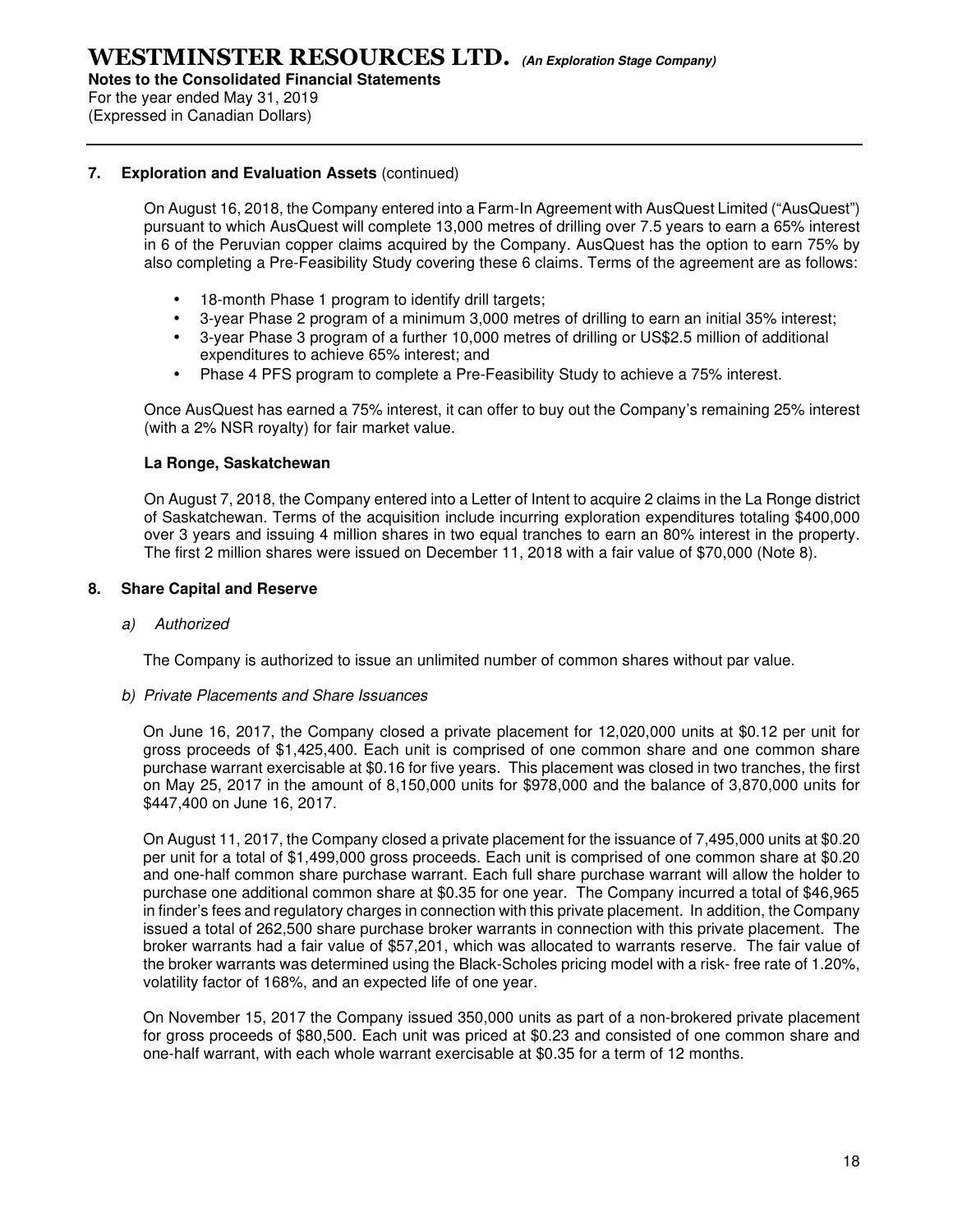#### **8. Share Capital and Reserve** (continued)

On November 15, 2018, the Company issued 19,000,000 common shares with a fair value of \$2,470,000 pursuant to the acquisition of the Ilo Norte and Ilo Este properties and on January 7, 2019 the Company issued 950,000 common shares with a fair value of \$123,500 which were issuable as finders' fees pursuant to the acquisition (Note 7).

On December 11, 2018, the Company issued 2,000,000 common shares pursuant to the La Ronge acquisition with a fair market value of \$70,000 (Note 7).

#### c) Stock Options

The Company has a stock option plan (the "Plan") in place that allows for the reservation of common shares issuable under the Plan to a maximum of 10% of the number of issued and outstanding common shares of the Company at any given time. The exercise price of any stock option granted under the plan may not be less than the closing price of the Company's shares on the last business day immediately preceding the date of grant.

During the year ended May 31, 2018, the Company granted 1,350,000 stock options at an exercise price of \$0.31 per share for a period of two years to various consultants of the Company.

During the year ended May 31, 2019, the Company did not grant any stock options, and 45,000 stock options were forfeited.

A summary of the status of the Company's stock options as at May 31, 2019 is presented below:

|            |              |                          |                          |                                       | Remaining     |                |
|------------|--------------|--------------------------|--------------------------|---------------------------------------|---------------|----------------|
| Exercise   | Balance at   |                          | Balance at Expiry        |                                       | contractual   | Number of      |
| Price      | June 1, 2018 | Forfeited                | May 31, 2019 Date        |                                       | life in years | options vested |
| 0.50<br>S. | 45,000       | (45,000)                 | $\overline{\phantom{a}}$ | March 31, 2019                        |               |                |
| 0.31       | 1.350,000    | $\overline{\phantom{a}}$ |                          | 1,350,000 August 10, 2019             | 0.19          | 1,350,000      |
| Totals:    | 1,395,000    | (45,000)                 | 1.350.000                |                                       | 0.19          | 1,350,000      |
|            | \$.<br>0.32  | 0.50                     |                          | 0.31 Weighted average exercise prices |               | 0.31           |

The Company amortizes the total fair value of the options granted over the vesting schedules. All options granted vested on the date of grant. The total share-based compensation expense recorded during the year ended May 31, 2019 was \$Nil (2018-\$320,813). The fair value of the options granted during the year ended May 31, 2018 was determined using the Black-Scholes pricing model with a risk-free rate of 1.20%, volatility factor of 168% and an expected life of the options of two years.

#### d) Share Purchase Warrants

During the year ended May 31, 2019, the Company did not issue any share purchase warrants, nor were there any exercises of warrants in this period; however, 175,000 warrants expired.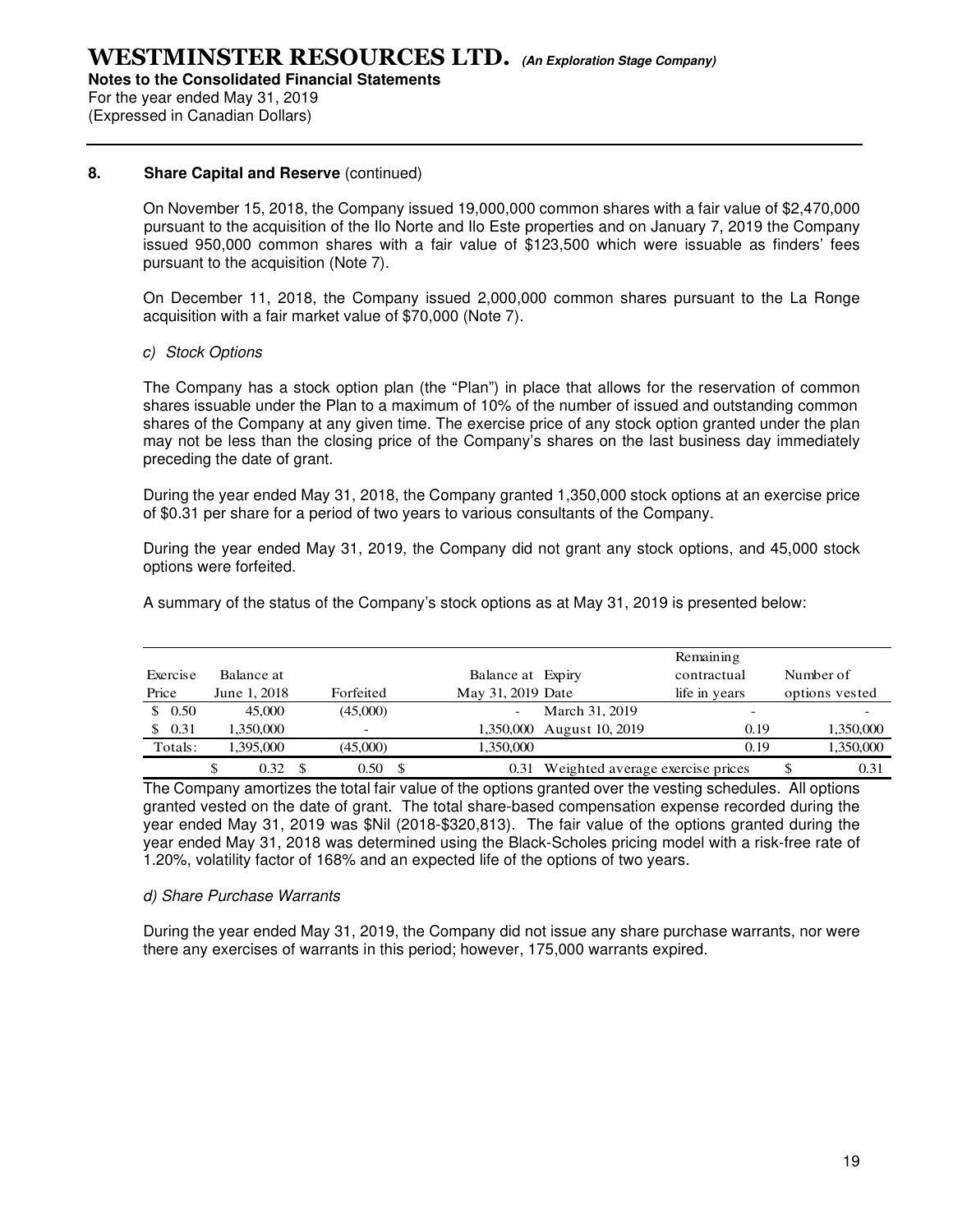**Notes to the Consolidated Financial Statements** 

For the year ended May 31, 2019 (Expressed in Canadian Dollars)

#### **8.** Share Capital and Reserve (continued)

|          |      |              |     |           |    |                          |                                       | Remaining     |      |
|----------|------|--------------|-----|-----------|----|--------------------------|---------------------------------------|---------------|------|
| Exercise |      | Balance at   |     |           |    | Balance at Expiry        |                                       | contractual   |      |
| Price    |      | June 1, 2018 |     | Expired   |    | May 31, 2019 Date        |                                       | life in years |      |
| \$       | 0.16 | 8,150,000    |     |           |    |                          | 8,150,000 May 24, 2022                |               | 2.99 |
| S        | 0.16 | 3,870,000    |     |           |    |                          | 3,870,000 June 15, 2022               |               | 3.05 |
| \$       | 0.35 | 4,010,000    |     |           |    |                          | 4,010,000 August 11, 2019             |               | 0.20 |
| \$       | 0.35 | 175,000      |     | (175,000) |    | $\overline{\phantom{a}}$ | November 15, 2018                     |               |      |
|          |      | 16,205,000   |     | (175,000) |    | 16,030,000               |                                       |               | 2.30 |
|          |      | 0.21         | \$. | 0.35      | -S |                          | 0.21 Weighted average exercise prices |               |      |

As at May 31, 2019, all of the above warrants were exercisable.

#### e) Reserve

The share-based payment reserve records items recognized as share-based compensation expense until such time the stock options are exercised, at which time the corresponding amount will be transferred to share capital. The warrant reserve records the proceeds allocation to warrants on the issuance of units in private placements until such time that the warrants are exercised, at which time the corresponding amount will be transferred to share capital.

#### f) Loss per share

The Company has retroactively restated the weighted average number of shares outstanding and loss per share figures on the consolidated statements of loss and comprehensive loss based on a 5:1 share consolidation that took effect subsequent to year end.

#### **9. Amounts Receivable**

|                                                    | Year ended   | Year ended   |
|----------------------------------------------------|--------------|--------------|
|                                                    | May 31, 2019 | May 31, 2018 |
| GST receivable                                     | 4.268        | 91.826       |
| Amounts due for shared rent and expenses (Note 10) | 149.633      | 124,909      |
| Net                                                | 153.901      | 216,735      |

#### **10. Related Party transactions**

Key management personnel are persons responsible for planning, directing and controlling the activities of the entity, and include all directors and officers. Key management compensation during the year ended May 31, 2019 and 2018 were as follows:

|                     | Year ended   | Year ended   |
|---------------------|--------------|--------------|
|                     | May 31, 2019 | May 31, 2018 |
| Short-term benefits | 289.897      | 156.658      |

Included in short term benefits are the following:

- (i) \$Nil (2018 \$16,800) in management fees paid to Floralynn Investments Inc., a company controlled by Glen Indra, the Company's former Chief Executive Officer.
- (ii) \$57,750 (2018 \$Nil) in consulting fees paid or accrued to a company controlled by Alain Voisin, the Company's Chief Financial Officer.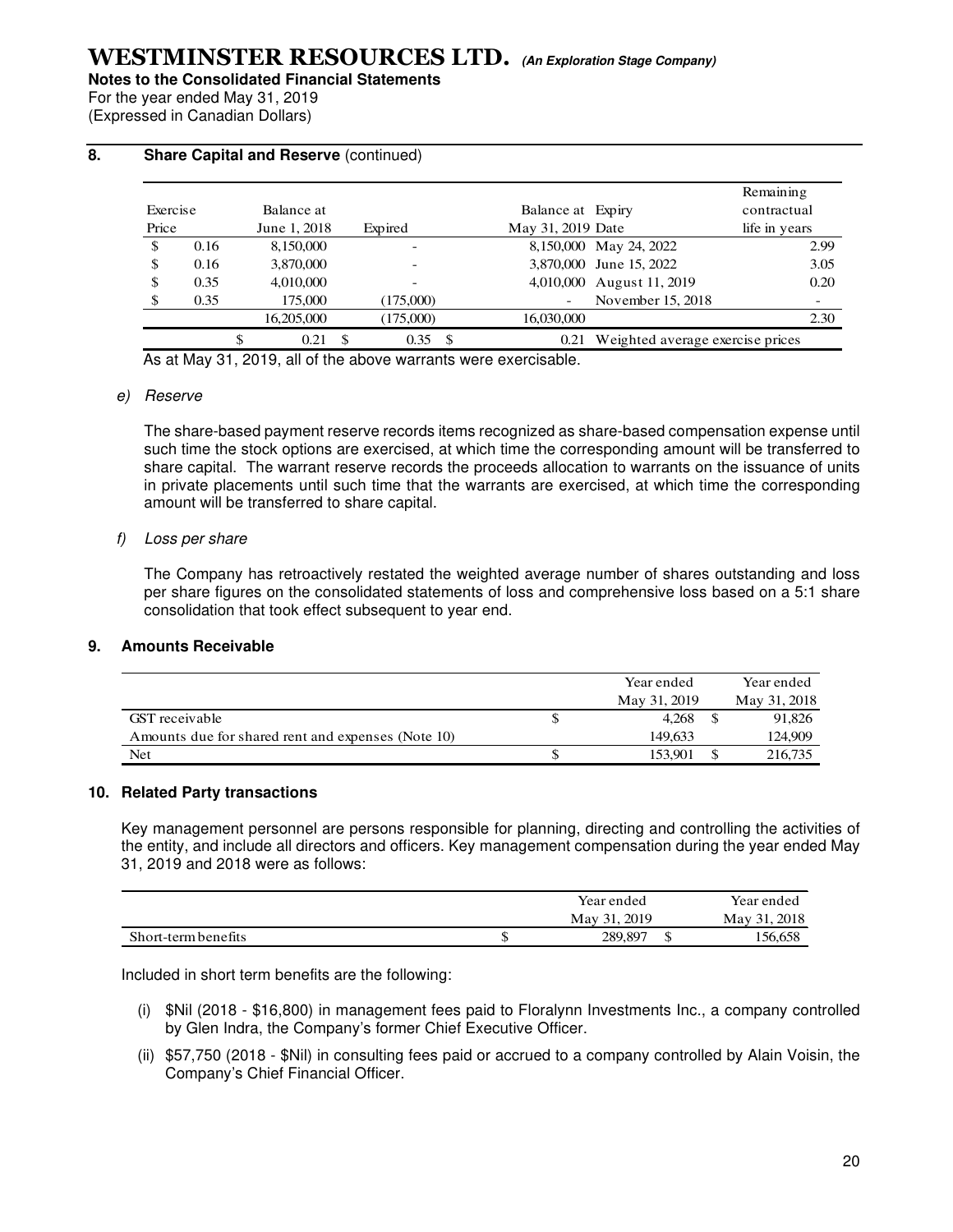**Notes to the Consolidated Financial Statements** 

For the year ended May 31, 2019 (Expressed in Canadian Dollars)

#### **10. Related Party transactions** (continued)

- (iii) \$59,647 (2018 \$41,358) in consulting fees recorded under E&E paid to Kerry Griffin, the former Vice President, Exploration.
- (iv) \$120,000 (2018-\$85,000) in management fees paid or accrued to Jason Cubitt Holdings Inc., a company controlled by Jason Cubitt, a director of the Company.
- (v) \$Nil (2018-\$8,000) in consulting fees paid to Jason Cubitt (director).
- (vi) \$52,500 (2018 \$Nil) in director fees accrued to Christopher Gale, a director of the Company.

Included in accounts receivable is \$148,955 (2018 - \$116,275) receivable from Jaxon Mining Inc., a Company which has a shared Chief Financial Officer and had shared common directors, for shared office space and administrative expenses (Note 9). During the year ended May 31, 2019, the Company received \$16,731 (2018 - \$180,848) from Jaxon Mining Inc. for shared office and administrative expenses. Included in accounts payable and accrued liabilities is \$222,800 (2018- \$30,494) in key management compensation payable to directors and officers.

#### **11. Income Taxes**

A reconciliation of income tax provision computed at Canadian statutory rates to the reported income tax provision is provided as follows:

|                                                       | 2019                     | 2018              |
|-------------------------------------------------------|--------------------------|-------------------|
| Net loss for the year                                 | \$<br>(2,739,641)        | \$<br>(2,336,708) |
| Canadian statutory tax rate                           | 26%                      | 26%               |
| Income tax benefit computed at statutory rates        | (712, 307)               | (607, 544)        |
| Items non-deductible for income tax purposes          | 506,222                  | 319,251           |
| Changes in timing differences                         | 1.558                    | 349,430           |
| Foreign exchange effect on tax assets and liabilities | (9,860)                  | (29,096)          |
| Unused tax losses not recognized in tax asset         | 214,387                  | 32,040            |
|                                                       | $\overline{\phantom{a}}$ |                   |

The Company recognizes tax benefits on losses or other deductible amounts generated in countries where the probable criteria for the recognition of deferred tax assets has been met. The Company's unrecognized deductible temporary differences and unused tax losses for which no deferred tax asset is recognized consist of the following amounts:

|                                         | 2019          |   | 2018       |
|-----------------------------------------|---------------|---|------------|
| Tax value over book value of equipment  | \$<br>193.679 | S | 189,120    |
| Tax value over book value of E&E assets |               |   |            |
| Non-refundable mining credit            | 67.464        |   | 67.464     |
| Share issue costs                       | 45,179        |   | 69,010     |
| Non-capital losses                      | 11,760,538    |   | 10,916,702 |
| Capital losses                          | 485,963       |   | 485,963    |
| Unrecognized deferred tax amounts       | 12,552,823    |   | 11,728,259 |

As at May 31, 2019, the Company has approximately \$11,383,000 of non-capital losses in Canada that may be used to offset future taxable income, expiring from 2027 to 2039.

In addition, as at May 31, 2019, the Company has approximately \$378,000 of non-capital losses in Mexico that may be used to offset future taxable income expiring from 2029 to 2035.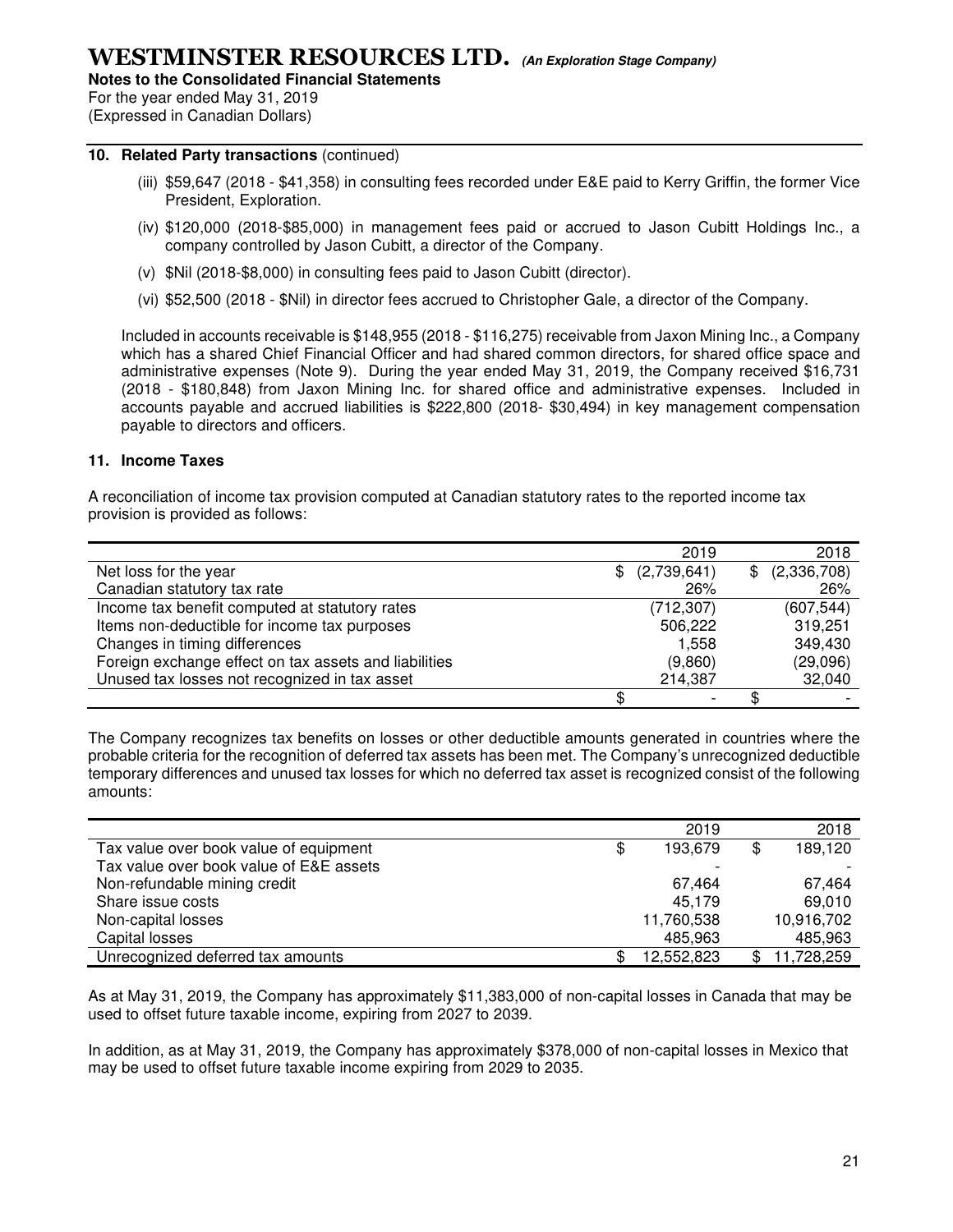For the year ended May 31, 2019

(Expressed in Canadian Dollars)

#### **12. Segmented Information**

The Company has one operating segment, the exploration of mineral properties and three geographical segments, with all current exploration activities being conducted in Mexico, Canada and Peru:

|              | 2019      |        |             |             |  | 2018 |         |          |  |                          |             |  |
|--------------|-----------|--------|-------------|-------------|--|------|---------|----------|--|--------------------------|-------------|--|
|              | Canada    | Mexico | Peru        | Total       |  |      | .`anada | Mexico   |  | Peru                     | Total       |  |
| Total assets | \$279,722 |        | \$3,089,996 | \$3,369,718 |  |      | 852,547 | .814.334 |  | $\overline{\phantom{0}}$ | \$2,666,881 |  |

#### **13. Commitments**

The Company entered into a lease agreement for office premises in July 2017 and amended in April 2018, for a period of three years, ending April 30, 2021, for a monthly lease payment of \$14,054 inclusive of GST. The lease commitments for the next two fiscal years are:

| 2020 |       | J  | 172,836 |
|------|-------|----|---------|
| 2021 |       |    | 161,684 |
|      | Total | \$ | 334,520 |

#### **14. Capital Management**

The Company defines its capital as working capital and shareholders' equity. The Company manages its capital structure and makes adjustments to it based on the funds available to the Company in order to support future business opportunities. The Board of Directors does not establish quantitative return on capital criteria for management, but rather relies on the expertise of the Company's management to sustain future development of the business.

The Company is dependent upon external financing or the sale of assets to fund activities. In order to carry future projects and pay for administrative costs, the Company will spend its existing working capital and raise additional funds as needed. Management reviews its capital management approach on an ongoing basis and believes that this approach, given the relative size of the Company, is reasonable. The approach to capital management has not changed since the prior year, and the Company is not subject to externally imposed capital requirements.

#### **15. Subsequent Events**

- Subsequent to May 31, 2019, 4,010,000 share purchase warrants with an exercise price of \$0.35 expired and 1,350,000 stock options with an exercise price of \$0.31 expired unexercised.
- On June 26, 2019, the Company obtained a loan for \$26,506 from a third party to be used as short-term working capital. The principal amount is to be repaid on or before 10 days after notice in writing of demand and such demand is not to be made before October 15, 2019. No repayments have been made to date.
- On July 22, 2019, as amended September 17, 2019 the Company obtained a loan for up to \$16,000 from a third party to be used as short-term working capital. The principal amount plus accrued interest of 5% per annum is to be repaid on or before 10 days after notice in writing of demand and such demand is not to be made before October 15, 2019. No repayments have been made to date. The Company was advanced \$4,500 on July 22, 2019, \$6,450 on August 1, 2019 and \$5,000 on September 17, 2019.